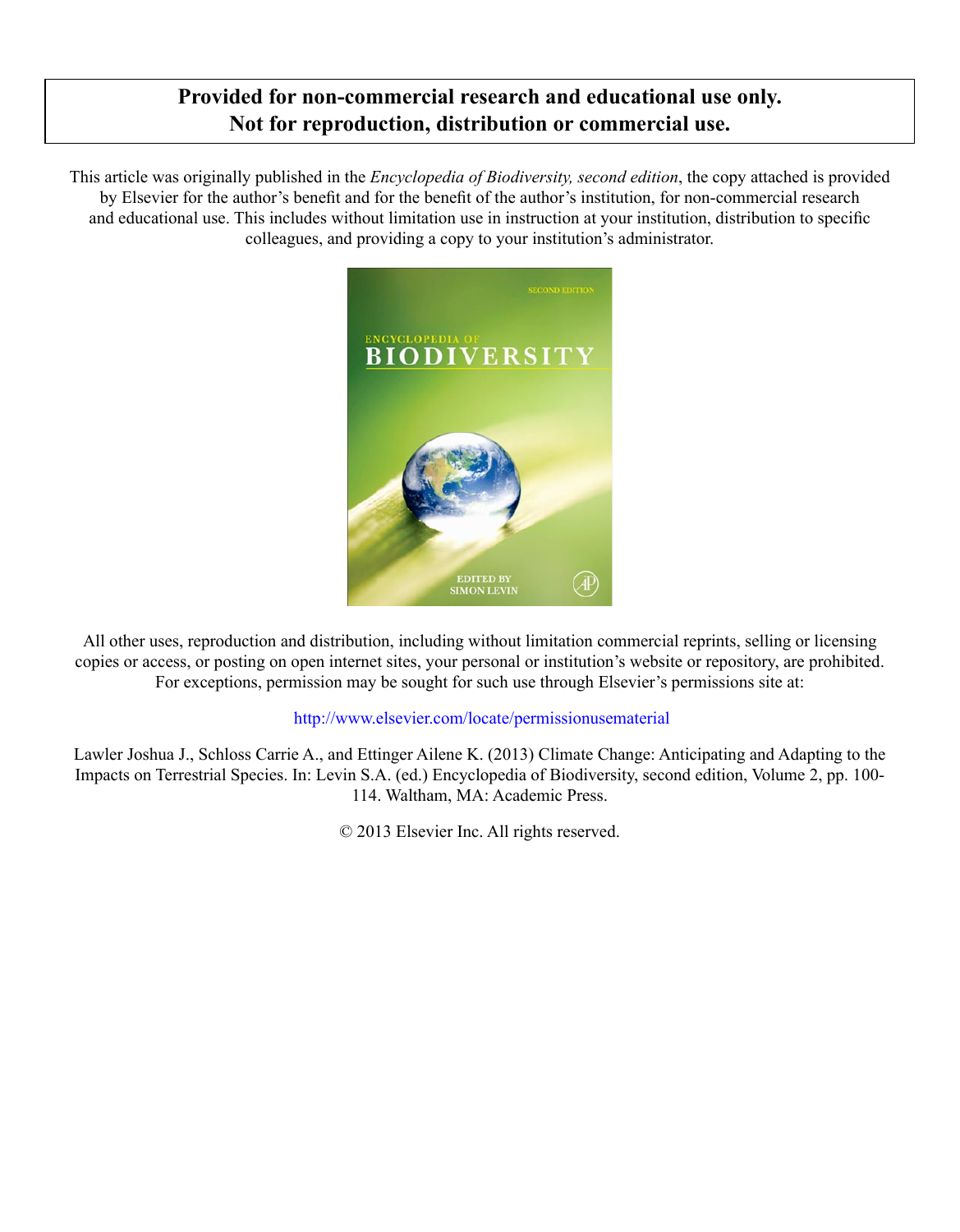# Climate Change: Anticipating and Adapting to the Impacts on Terrestrial Species

Joshua J Lawler, Carrie A Schloss, and Ailene K Ettinger, University of Washington, Seattle, WA, USA

 $\odot$  2013 Elsevier Inc. All rights reserved.

# **Glossary**

Adaptation Actions that ameliorate the impacts of climate change on systems or species or that allow for systems and species to take advantage of climatic changes.

Adaptive management An iterative process of

management and monitoring that treats management actions as experiments, the results of which inform changes in management actions.

Assisted colonization The translocation of species outside of their native range to allow them to track changes in climate.

Co-benefits Beneficial outcomes for human or natural systems of adaptation or strategies designed to address one or the other system.

Mitigation Actions designed to reduce the amount that the climate will change. These actions generally involve reducing greenhouse gas emissions and sequestering carbon dioxide  $(CO<sub>2</sub>)$ .

Phenology The timing of ecological events. Resilience The ability of a system or species to return to its initial condition after perturbation by climate change. Resistance The ability of a system or species to remain largely unchanged in the face of climate change. Triage A system of prioritization for making decisions when resources are scarce and the need for responses is widespread.

# Introduction

Climate change is poised to significantly alter ecological systems. Recent climatic changes have resulted in clear shifts in species distributions and the timing of ecological events ([Parmesan, 2006](#page-15-0)). Although range shifts and changes in phenology are the two most well documented effects of recent climatic changes, there are a myriad of other ways in which changes in climate have affected and will likely affect terrestrial species. Among other things, climate change has the potential to alter population processes, interspecific interactions, and the impact of diseases and parasites. All of these effects have been documented to some degree.

The magnitude and rate of climatic changes projected for the coming century will provide challenges for many terrestrial species [\(IPCC, 2007a,](#page-13-0) [b](#page-13-0)). Addressing these challenges will require some understanding of how species will likely respond to projected changes. There are several tools that can help scientists, managers, and planners anticipate the impacts of climate change on terrestrial species. These tools range from understanding historical patterns and conducting experiments to developing complex simulation models to forecast potential impacts.

An understanding of how species will likely respond to climate change is critical for developing management strategies and policies to maintain populations, protect species, and sustain ecosystem functions in a changing climate. Such approaches are generally referred to as adaptation strategies. The Intergovernmental Panel on Climate Change (2007a) has defined adaptation as ''the adjustment in natural or human systems in response to actual or expected climatic stimuli or their effects, which moderates harm or exploits beneficial opportunities.'' Many adaptation strategies have been proposed for terrestrial ecological systems and specifically for terrestrial species. The majority of these strategies are broad recommendations or general concepts, but some are more specific actions.

The following sections provide both an overview of some of the impacts of climate change and how they can be anticipated and a review of the adaptation strategies that have been proposed for addressing these impacts.

# Anticipating Impacts

There are many potential impacts of climate change on terrestrial species. The following sections concentrate on six types of impacts – impacts on phenology, range shifts, population processes, interspecific interactions, diseases and parasites, and interactions with other, nonclimatic stressors. Each section provides an overview of impacts and approaches for anticipating those impacts.

#### Phenology

One of the most widely observed ecological effects of climate change is a shift in phenology – the seasonal timing of life history events, such as flowering, egg hatching, migration, and senescence. For centuries, people have been observing phenology for agricultural and religious reasons, as well as simply to record changing seasons. For example, grape harvest dates have been tracked for the past 500 years across Europe [\(Menzel, 2005\)](#page-14-0) and the appearance of spring cherry blossoms has been recorded since the fifteenth century in Japan [\(Menzel](#page-14-0) and [Dose, 2005\)](#page-14-0). In general, these and other historical data suggest a shift in the seasonal timing of biological events as temperatures have risen over the past century. Spring and summer events, including frog spawning, bird nesting, and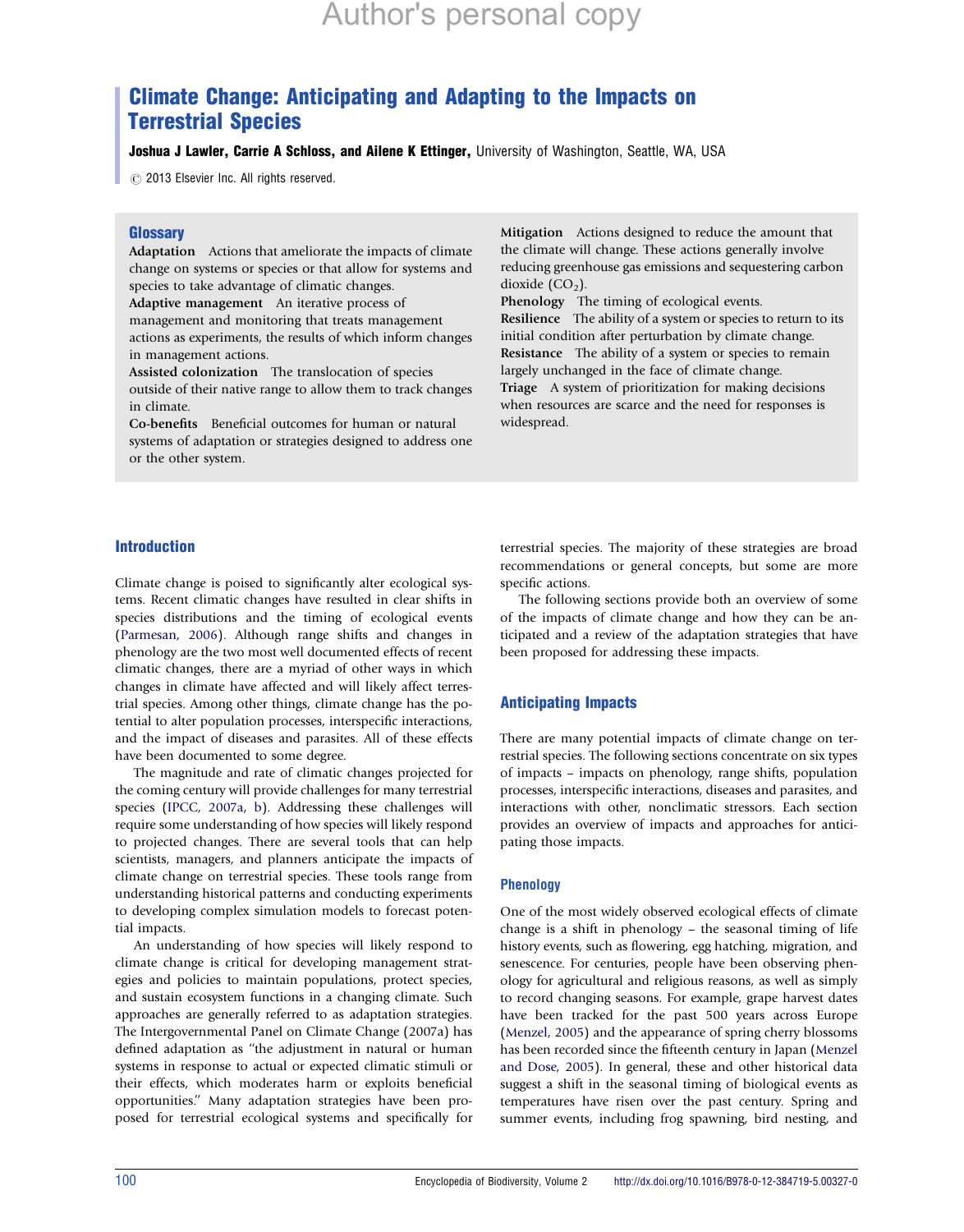leaf unfolding, are occurring earlier, and the vegetative growing season has lengthened ([Parmesan, 2006](#page-15-0); [Feehan](#page-13-0) et al., [2009](#page-13-0); [Thackeray](#page-15-0) et al., 2010). These changes have occurred rapidly and have been particularly strong at high latitudes, where warming has been the greatest ([Parmesan, 2006](#page-15-0); [Feehan](#page-13-0) et al., 2009). From 1976 to 2005, phenology of plants, invertebrates, and vertebrates in terrestrial, marine, and freshwater environments advanced, on average, by 11.7 days (0.38 days per year) [\(Thackeray](#page-15-0) et al., 2010).

Although there has been an overall advancement in the timing of biological events, significant variation exists in patterns of phenological shifts across ecosystems, species, trophic levels, and functional groups. Of terrestrial organisms, plants have shown the most rapid rate of change (0.58 days per year from 1976 to 2005), and vertebrates have shown the slowest (0.25 days per year) ([Thackeray](#page-15-0) et al., 2010). These varying rates of change suggest that asynchronies may develop between interacting species, such as predators and their prey or plants and their pollinators. Indeed, asynchronies, or "phenological mismatches," have already been observed and, in some cases, have resulted in both reductions in individual fitness and declining population sizes ([Parmesan, 2006](#page-15-0); [Forrest and Miller-Rushing, 2010;](#page-13-0) [Miller-Rushing](#page-14-0) et al., 2010).

By combining historical relationships between phenologies and climate with future climate projections, research efforts have begun to forecast how future changes in climate will affect phenology and the consequences of these potential phonological shifts [\(Memmott](#page-14-0) et al., 2010; [Ogden](#page-14-0) et al., [2008a](#page-14-0), [b](#page-15-0); Tobin et al.[, 2008;](#page-15-0) [Caffarra and Eccel, 2011](#page-13-0)). These forecasts project continued shifts toward earlier arrival of spring events, particularly at high altitudes ([Caffarra and Eccel,](#page-13-0) [2011](#page-13-0)). Forecasts suggest that climate-induced phenological shifts can have major impacts on species interactions and communities, even when complete phenological mismatches do not occur ([Fabina](#page-13-0) et al., 2010).

Forecasting future phenological shifts is difficult, because the understanding is based largely on correlative observational studies. In many cases, there is no mechanistic understanding of controls over phenology and the degree to which it is controlled by climate. Genetics and nonclimatic cues such as photoperiod also affect phenology [\(Forrest and Miller-](#page-13-0)[Rushing,](#page-13-0) 2010; [Valtonen](#page-15-0) et al., 2011). Furthermore, observational data have been biased toward plants, and the knowledge of trends in other organisms is limited. Even when extensive data and understanding are present, it may be problematic to assume that future trends will follow those in the past. For example, in the Tibetan Plateau, from 1982 to 2006, trends in spring vegetation phenology initially advanced concurrent with warming patterns, but started retreating in the mid-1990s in spite of continued warming (Yu et al.[, 2010](#page-15-0)). The authors conclude that warm winter conditions caused a delay in spring phases due to chilling requirements. Species- and site-level variations in the magnitude and direction of phenological responses to changes in temperature highlight the need for further research on climate-induced shifts in phenology. In particular, mechanistic studies that determine the influence of climate on phenology and research on mammals, amphibians, fungi, and other understudied organisms are needed to improve the ability to anticipate future phenological changes.

#### Range Shifts

Climatic factors broadly determine species distributions, and therefore, climatic changes can cause associated changes in species distributions, or range shifts. Over the past century, both altitudinal and latitudinal range shifts in temperate- and tropical–terrestrial species have accompanied climatic changes [\(Parmesan and Yohe, 2003](#page-15-0); [Parmesan, 2006](#page-15-0); [Walther](#page-15-0) et al., [2002](#page-15-0); Root et al.[, 2003\)](#page-15-0). As the climate changes, species expand their ranges to occupy previously climatically unsuitable areas [\(Parmesan, 2006\)](#page-15-0). Conversely, climatic changes may reduce the climatic suitability of species' current distributions, resulting in range contractions through local population extinctions ([Par](#page-15-0)mesan et al.[, 1999\)](#page-15-0). The combination of range expansions into regions of newly suitable climate and range contractions away from regions of unsuitable climate can result in overall shifts in species ranges ([Pearson and Dawson, 2003](#page-15-0); [Parmesan](#page-15-0) et al., [1999](#page-15-0)).

Range shifts have been documented for plants, insects, birds, mammals, amphibians, and reptiles in tropical, temperate, and arctic regions. Overall, the magnitude and direction of these shifts have been consistent with climatic changes and tend to be poleward and/or upward in elevation, with an average shift of 6.1 km poleward or 6.1 m upward per decade [\(Parmesan and Yohe, 2003\)](#page-15-0). Despite the general trend of upward and poleward range shifts, distributional responses to climate change are largely individualistic, with some species showing no change in their distributions despite warming and others showing shifts inconsistent with climatic changes ([Parmesan and Yohe, 2003](#page-15-0); [Parmesan, 2006](#page-15-0)). The inconsistent shifts likely reflect the different degrees to which nonclimatic factors influence species distributions ([Hellmann](#page-13-0) et al., [2008b\)](#page-13-0). For example, local-scale patterns, species interactions, habitat requirements, or proximity to source populations may be more important than climatic conditions in determining range shifts and establishment for some species [\(Elliott, 2011;](#page-13-0) [Matthews](#page-14-0) et al., 2010; [Melles](#page-14-0) et al., 2011). Many factors that interact with climate change to influence species distributions make projecting climate impacts on species ranges particularly difficult.

Nonetheless, many studies have used predictive models to project the potential effects of climate change on species distributions. Most of these studies have used species distribution models (often referred to as niche models or climate-envelope models in the context of climate change) that relate current climatic patterns to current species distributions and use this relationship along with projections of future climate from general circulation models to project future species distributions ([Pearson and Dawson, 2003;](#page-15-0) [Guisan and Zimmer](#page-13-0)[mann,](#page-13-0) 2000). These projections are often consistent with the direction of observed range shifts. Bioclimatic model projections can provide useful approximations of the magnitude and location of climate-induced changes to continental biodiversity. Projections have been made for a wide array of plants and animals in most regions of the world.

Despite widespread use of bioclimatic models, there are many uncertainties associated with the projections they produce. For example, projections from bioclimatic models are sensitive to the uncertainties associated with forecasts of future climate and the type of bioclimatic model employed.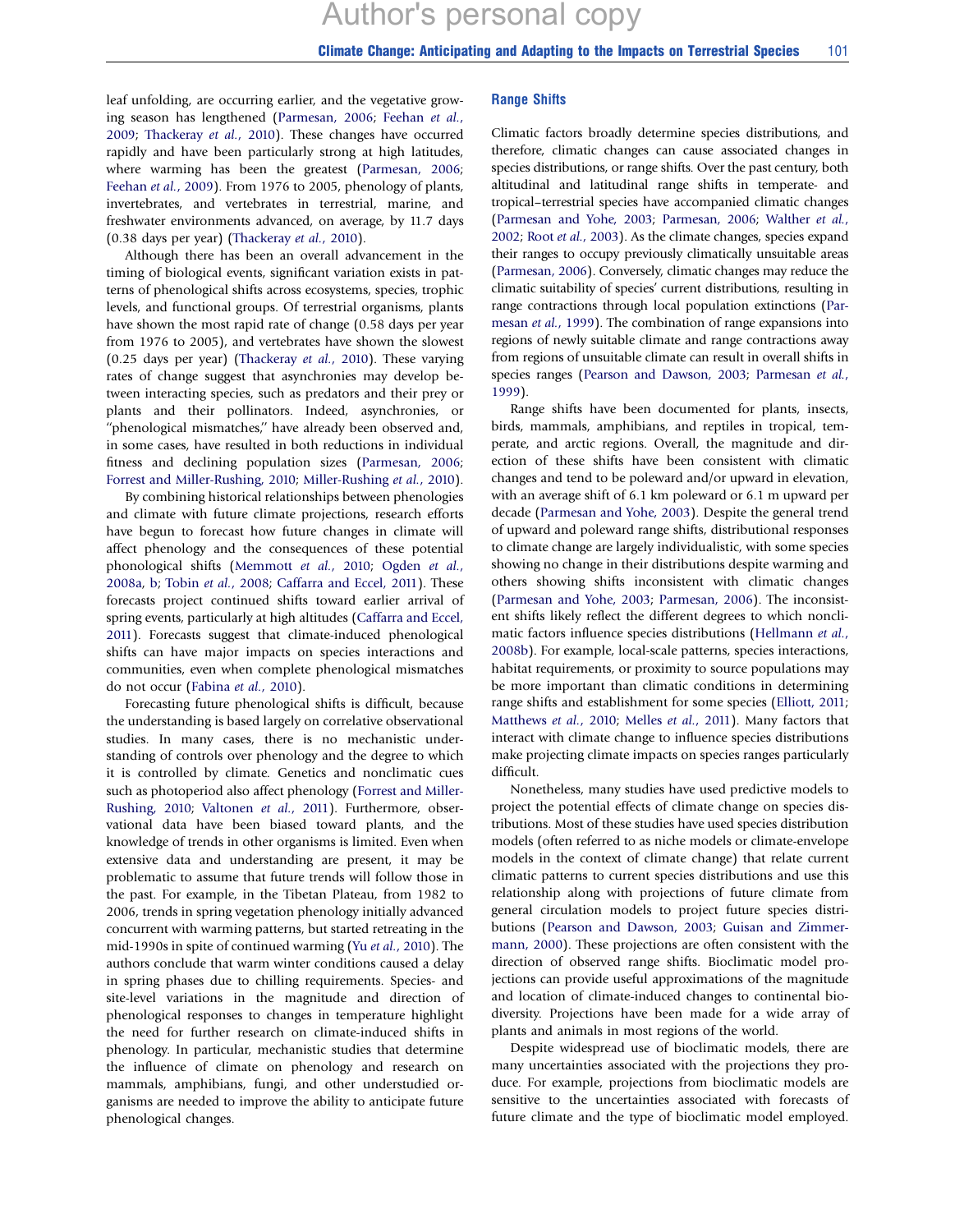#### 102 Climate Change: Anticipating and Adapting to the Impacts on Terrestrial Species

Disparate projections can be summarized using ensembles of different types of species distribution models that incorporate projections from multiple climate models ([Buisson](#page-13-0) et al., [2010](#page-13-0)). In addition to the uncertainties, bioclimatic models have other limitations. For example, they generally do not incorporate the influence of nonclimatic factors (e.g., species interactions, dispersal potential, or habitat requirements), the potential for species to adapt to new climatic conditions rather than move to regions of suitable climate, and the possibility that species distributions are not at equilibrium with respect to current climatic conditions [\(Pearson and Dawson, 2003;](#page-15-0) [Yates](#page-15-0) et al.[, 2010;](#page-15-0) [Dormann, 2007\)](#page-13-0). Some bioclimatic models have addressed these limitations by incorporating dispersal potential, biotic interactions, or habitat data ([Carroll, 2010;](#page-13-0) [Vos](#page-15-0) et al.[, 2008;](#page-15-0) [Midgley](#page-14-0) et al., 2006). Process-based models further incorporate detail by including biological processes parameterized by observations or measured species physiological tolerances and may provide more accurate forecasts of species distributions (Morin et al.[, 2008;](#page-14-0) [Morin and Thuiller,](#page-14-0) [2009;](#page-14-0) [La Sorte and Jetz, 2010](#page-14-0); [Morin and Lechowicz, 2008](#page-14-0)).

#### Population Processes

Although projected range shifts provide a coarse view of how species will likely respond to climate change, they do not capture detailed changes that will occur at finer spatial scales. For example, climate change affects population processes such as birth and death rates, individual growth and reproductive capacity, life expectancy, immigration, and emigration. All of these processes affect short- and long-term changes in the size and age-structure of populations and determine whether populations increase, decrease, are able to establish in unoccupied regions, or go extinct. By observing population sizes and demographic parameters through time and by modeling population dynamics using observed vital rates, the authors have gained tremendous insight into climate-sensitive population processes.

Climate change affects population dynamics directly when changes in temperature, precipitation, or other climate factors alter vital rates in a population. Diverse population responses have been observed and forecasted, with some populations increasing due to climate change, others decreasing, and still others remaining essentially stable. Many insect populations, including mosquitoes and some beetles, are expected to increase in a warmer world, often because reproductive success (specifically, hatching and larva survival) is positively correlated with temperature ([Morin and Comrie, 2010](#page-14-0); [Jonsson](#page-14-0) et al.[, 2007](#page-14-0); Estay et al.[, 2009\)](#page-13-0). Alternatively, populations of other organisms, such as tree species in western North America and polar bears in the arctic, are expected to decrease because of increased mortality rates associated with climate change ([van Mantgem](#page-15-0) et al., 2009; [Molnar](#page-14-0) et al., 2010). Because, for some species (e.g., many reptiles), the sexes of offspring are determined by temperature, changes in climate are expected to alter sex ratios, which may decrease long-term population viability ([Mitchell](#page-14-0) et al., 2010).

Climate change also indirectly affects population processes through interspecific interactions. Climate-sensitive dynamics in one species may lead to altered population processes of

another species. For example, in alpine areas of Colorado, USA, the growing season has lengthened over the past 30 years, leading to declines in yellow-bellied marmot mortality, which triggered increases in their population sizes ([Ozgul](#page-15-0) et al.[, 2010](#page-15-0)).

Within communities and ecosystems, population-level responses to climate change vary greatly between and within species. For example, forecasted temperature increases are expected to cause rising soil temperatures in much of the world, potentially differentially affecting the longevity and dynamics of persistent soil seed banks of plants. In an arid region of Australia, some plant species showed significantly greater levels of germination after exposure to predicted increases in soil temperatures, whereas others experienced dramatic decreases in seed viability (Ooi et al.[, 2009](#page-15-0)). Even within a species, population-level responses to climate change may differ. For example, American beaver populations are predicted to expand modestly at their northern range limits as a result of climate change, but population densities are likely to increase more dramatically in the interior portions of the beaver's range [\(Jarema](#page-14-0) et al., 2009).

Even small alterations to vital rates due to climate change can have large consequences for population trajectories [\(McRae](#page-14-0) et al., 2008). As computing power has increased, the capacity to model the effects of climate change on population dynamics has improved, and in recent years, studies have combined climate forecasts or bioclimate envelope models with population viability analyses and spatially explicit stochastic population models (Ooi et al.[, 2009;](#page-15-0) Keith et al.[, 2008;](#page-14-0) [Mitchell](#page-14-0) et al., 2010). Such forecasts are data and computationally intensive, but enable one to understand and better prepare for ecological impacts of climate change.

#### Interspecific Interactions

Climate-change-induced shifts in ranges, phenology, and population dynamics can lead to altered interspecific interactions and the formation of novel communities. Even strongly interacting species, such as specialist pollinators and the plants they pollinate, may have large differences in their physiological tolerances, life history strategies, and dispersal abilities. Differences in sensitivities and adaptive capacities can lead to decoupling of even the strongest relationships. Species' individualistic responses to climate change make forecasting altered species' interactions enormously challenging, and scientists often combine observational or experimental studies with modeling.

Climate change affects species interactions both within and across trophic levels. Effects on plant interactions are the best documented, but recent studies suggest that climate change alters competitive interactions among animals as well and causes shifts in other interspecific relationships across trophic levels. Increasing temperature and carbon dioxide may intensify pathogen infection rates, weaken mutualisms involving plants (e.g., pollination and seed dispersal), and enhance herbivory, particularly by insects ([Parmesan, 2006;](#page-15-0) [Tylianakis](#page-15-0) et al.[, 2008](#page-15-0); Traill et al.[, 2010](#page-15-0)). Studies predict largely negative ramifications for important ecosystem services provided by species interactions, such as natural pest control by consumers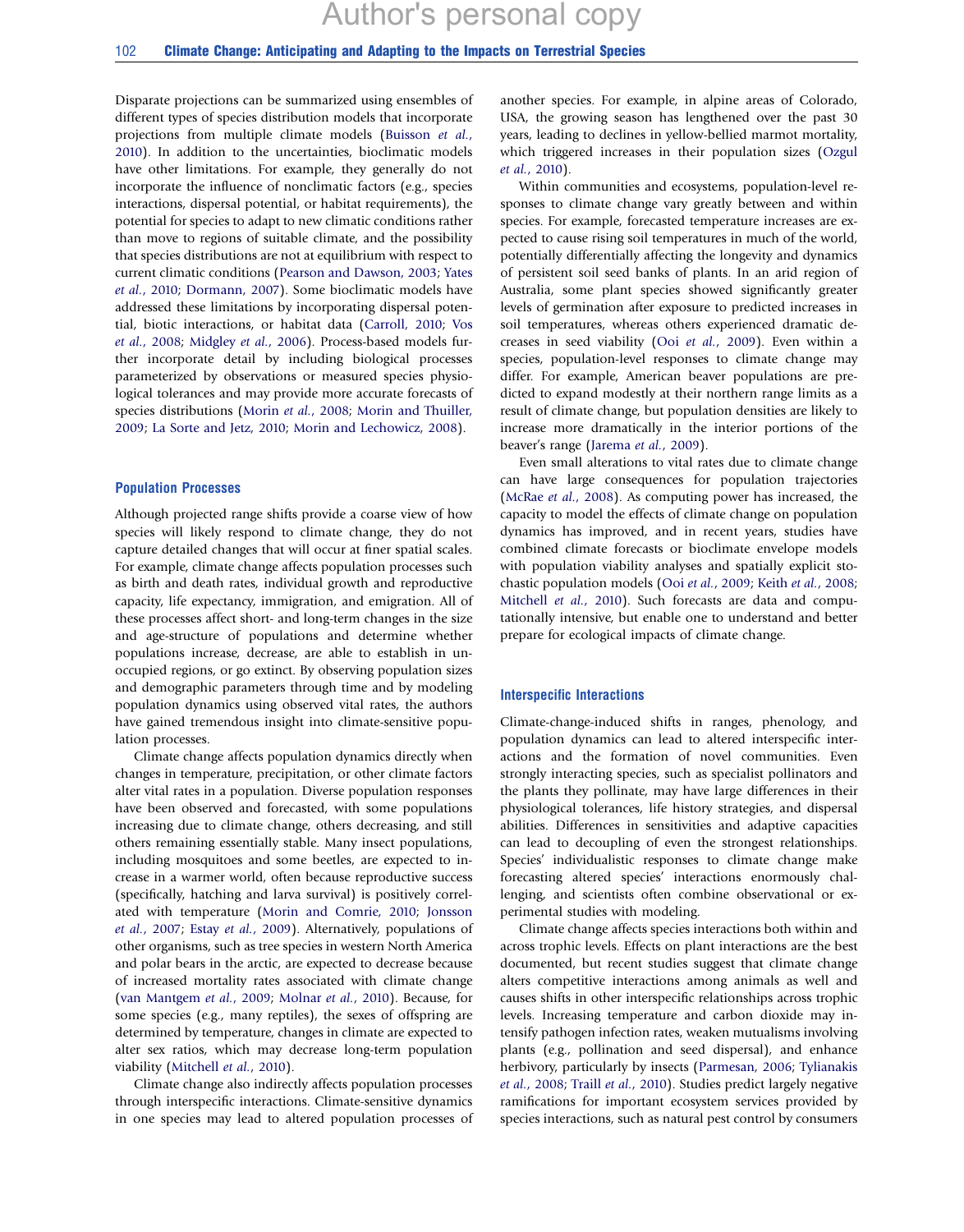of insects, as well as the potential for increases in species coextinction rates (Traill et al.[, 2010\)](#page-15-0).

It is challenging to anticipate future effects of climate change on species interactions, but the ability to accomplish this is improving with the development of new forecasting tools and with an expanded knowledge base and data. Bioclimatic models can be fit separately for interacting species to evaluate the likelihood of altered interactions under future climates (e.g., interaction between a monophagous butterfly and its larval host plant) [\(Schweiger](#page-15-0) et al., 2008). Bioclimatic models can also be nested, with the output for one species becoming a predictor variable for another species, to incorporate species interactions into projections of range shifts. Including these interactions is generally thought to improve explanatory and predictive power ([Preston](#page-15-0) et al., 2008; [Sutherst](#page-15-0) et al., 2007; Araújo [and Luoto, 2007](#page-12-0)). Mechanistic models that explicitly incorporate species interactions can also be used to forecast range shifts (Ponti et al.[, 2009](#page-15-0)), but these models are data intensive. Thus, observational and experimental studies are also needed to improve the understanding of species interactions and effects of climate and carbon dioxide concentrations on these interactions, particularly for mammals, amphibians, fungi, and other understudied organisms.

#### Diseases and Parasites

Diseases and parasites are specific instances of interspecific interactions that will likely be affected by climate change. The impacts of climate change on terrestrial species (i.e., phenological changes, range shifts, and changes in population processes) also affect parasites, diseases, disease vectors, the susceptibility of hosts, and the interactions between all of these organisms. Therefore, climate change will both directly and indirectly affect the emergence and spread of parasites and disease (Canto et al.[, 2009\)](#page-13-0). The impacts of climate change on parasites, diseases, vectors, and hosts are individualistic, and interactions between these impacts are complex ([Moller, 2010](#page-14-0); Luck et al.[, 2011;](#page-14-0) [Lafferty, 2009;](#page-14-0) [Garrett](#page-13-0) et al., 2011). However, the frequency of parasite and disease outbreaks will likely increase in a changing climate (Canto et al.[, 2009](#page-13-0); [Brooks and](#page-13-0) [Hoberg,](#page-13-0) 2007). These outbreaks have the potential to negatively impact plants and wildlife, agriculture, and human health [\(Reid and Gamble, 2009;](#page-15-0) Luck et al.[, 2011](#page-14-0); [Patz](#page-15-0) et al., [2007;](#page-15-0) [Fussel, 2008](#page-13-0); [Garrett](#page-13-0) et al., 2006).

Physiological tolerances to climatic conditions often determine disease and parasite distribution and abundance. Therefore, climate change will directly impact diseases with free-living life stages and diseases that require ectothermic vectors or hosts [\(Mas-Coma](#page-14-0) et al., 2009; Patz et al.[, 2008](#page-15-0); [Polley and Thompson, 2009\)](#page-15-0). For example, the ability for parasites or disease vectors to overwinter requires a specific range of climatic conditions [\(Garrett](#page-13-0) et al., 2006). Also, incubation time and the number of generations per year for some vectors and parasites are sensitive to temperature and humidity, and therefore, outbreaks of diseases and parasites will be impacted by climate change (Patz et al.[, 2008;](#page-15-0) [Jaramillo](#page-14-0) et al.[, 2009](#page-14-0)). In general, higher precipitation and temperatures correspond with a higher disease transmission rates and higher diversity of diseases [\(Lafferty, 2009;](#page-14-0) [Froeschke](#page-13-0) et al., [2010](#page-13-0)). However, the responses of parasites and diseases to climatic changes are species specific, and so the resultant impact on hosts may be positive, negative, or neutral ([Garrett](#page-13-0) et al.[, 2006\)](#page-13-0). For example, for a single host species, multiple parasites responded differently to changes in different climatic variables, resulting in no change to the fitness of the host species ([Moller, 2010\)](#page-14-0).

Because of the individualistic responses of parasites, diseases, vectors, and hosts to climate change and the complexity of the interactions of these responses, forecasting the impact of parasites and disease is difficult. Despite these complexities, projections are important to identify regions that are most susceptible to disease emergence or parasite outbreaks to facilitate proactive responses. Process-based models are often used to forecast the response of diseases to climatic changes by modeling climatic tolerances for survival, transmission, and reproduction ([Rosenthal, 2009](#page-15-0)). For example, plague levels in black-tailed prairie dogs are forecasted to decrease due to in-hibited transmission from higher temperatures ([Snall](#page-15-0) et al., [2009\)](#page-15-0). Likewise, a simulation of host–parasite dynamics forecasts reduced transmission rates from stochastic events in regions of host expansion [\(Phillips](#page-15-0) et al., 2010).

Phenological changes will also impact disease and parasite transmission and abundance. For example, increases in the length of flying seasons of disease vectors and parasites may increase disease transmission and the spread of the disease (Canto et al.[, 2009\)](#page-13-0). Conversely, phenological changes may also reduce the impact of parasites and disease by causing mismatches with hosts. Process-based models can also forecast phenological changes and the effects of those changes on population dynamics and pathogen–host dynamics [\(Ogden](#page-14-0) et al.[, 2008a](#page-14-0)).

As climates change, new regions may become climatically suitable for a parasite, disease, or disease vector. Diseases and parasites may expand into these previously unsuitable, uninhabited regions. Species distribution models have been used to project range shifts for diseases, parasites, vectors, and hosts. For example, species distribution models for a tick, Rhipicephalus appendiculatus, and several host species forecasted overall range reductions for the tick and hosts, but an increase in tick–host assemblages in certain regions ([Olwoch](#page-15-0) et al., [2009\)](#page-15-0). As for all species, nonclimatic factors such as dispersal limitations, land use, and interspecific interactions may limit climate-induced range expansions [\(Lafferty, 2009\)](#page-14-0). However, disease and parasite distributions may be even more sensitive to nonclimatic distributional determinants because of their complex interactions with vectors and hosts. Therefore, forecasts from species distribution models may not be as effective as process-based models for anticipating the impacts of climate change on parasites and disease. For parasites and diseases, in particular, host availability may influence range expansion [\(Lafferty, 2009](#page-14-0); [Rosenthal, 2009](#page-15-0)). For example, if parasite or disease distributions are limited by host availability, distributional shifts of host species may correspondingly cause shifts in disease and parasite distributions. Also, climate change increases the potential for host switching, which may cause disease outbreaks in previously unaffected species that may be difficult to anticipate ([Brooks and Hoberg,](#page-13-0) [2007](#page-13-0)). Pest and disease control may also have a large influence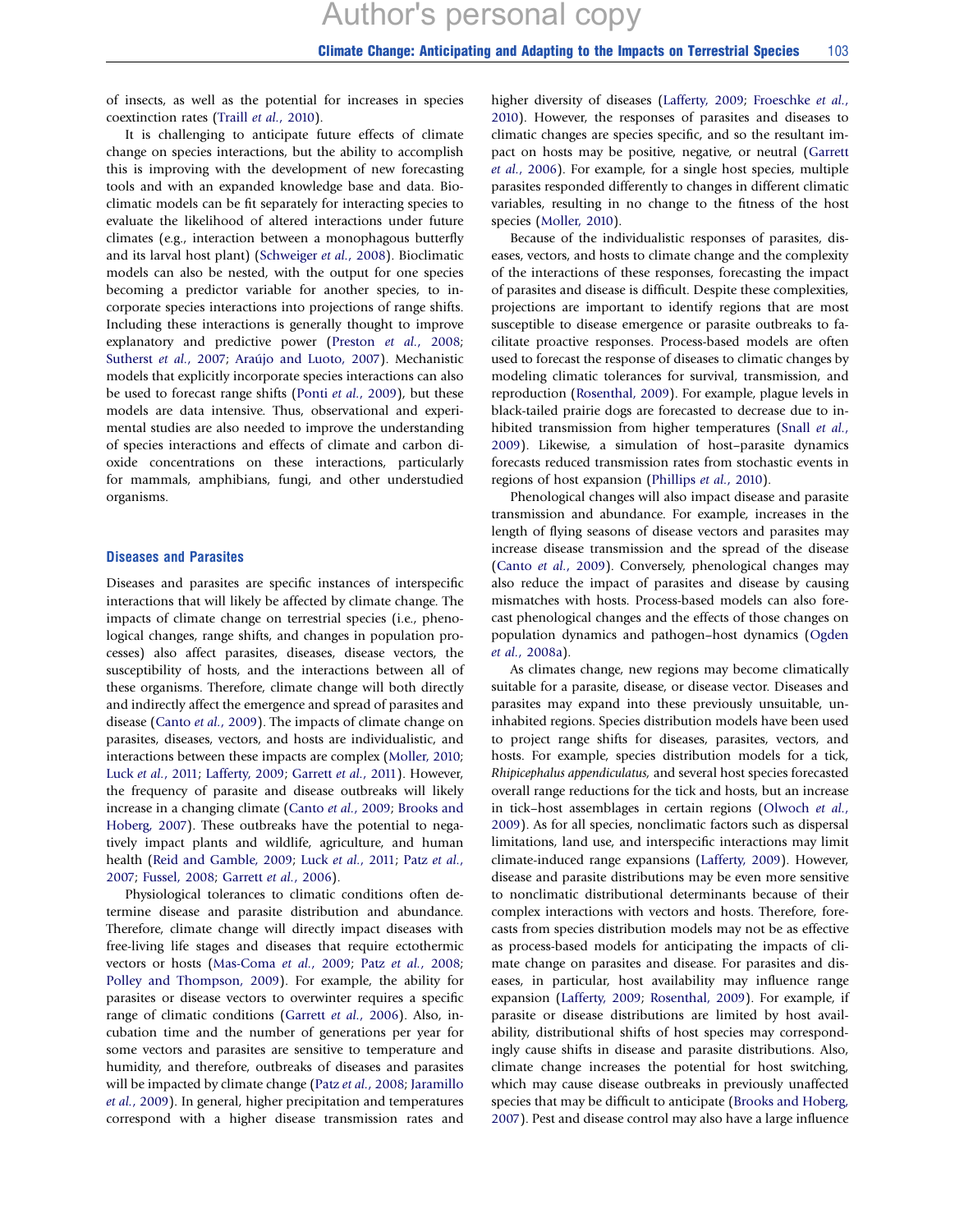on the distribution of a disease ([Rosenthal, 2009](#page-15-0)). Diseases that affect humans in particular are sensitive to nonclimatic distributional determinants due to public health programs that are often influenced by socioeconomic distributions ([Rosenthal, 2009](#page-15-0)). The extensive influence of nonclimatic factors on the distributions of diseases and parasites may overwhelm the impact of climate change, making impacts somewhat difficult to forecast.

#### Interactions with Other Stressors

Climate change will not affect species in a vacuum, but instead will interact with other factors that currently affect population dynamics or species distributions. These other factors include, but are not limited to, invasive species, land-use change, disturbance, and human responses to climate change.

# Invasive Species

Invasive species are also experiencing changes in phenology and distributions, which may exacerbate the threats of climate change to native species. Climatic changes are likely to result in increases in invasive species' survival, abundance, and range expansions. Experiments and field observations provide evidence of the tendency for invasive species to outcompete native species in a changing climate [\(Verlinden and Nijs, 2010;](#page-15-0) Willis et al.[, 2010\)](#page-15-0). First, invasive species have a higher propensity than native species to adjust their phenology in accordance with climatic changes. The more adaptable phenologies of invasive species facilitate community invasions and also lead to increases in the abundance of invasive species (Willis et al.[, 2010\)](#page-15-0). Moreover, characteristics common to invasive species such as high dispersal abilities, high growth rates, short generation times, and broad climatic tolerances facilitate rapid range expansion in accordance with the rapid changes in climatic conditions [\(Schweiger](#page-15-0) et al., 2010; [Hell](#page-13-0)mann et al.[, 2008a](#page-13-0)). Bioclimatic models can forecast the extent of a species' invasive potential in a changing climate by projecting the distribution of suitable climate for the invader. Forecasts of potential invasions from climate-change-induced expansions comprise most of the recent research on the interaction of invasive species and climate change. Generally, these models predict expansions of the invaders' ranges ([Bradley](#page-12-0) et al., 2010; [Jarnevich and Stohlgren, 2009](#page-14-0)). However, in regions where they anticipate contractions, forecasts can provide useful guidance for restoration of sites that are no longer suitable for an existing invader ([Bradley and Wilcove,](#page-12-0) [2009\)](#page-12-0). Incorporating invasive ranges into bioclimatic models may also be useful for improving the forecasts of species distributions by more accurately approximating fundamental climatic niches [\(Beaumont](#page-12-0) et al., 2009).

Climate-change-induced range shifts of native species may challenge the traditional definitions of nonnative and invasive species as ranges expand beyond species' historical distributions. Previously noninvasive species have the potential to become invasive in a new region without the biological controls provided by interspecies interactions present in the previous community [\(Hellmann](#page-13-0) et al., 2008a). Bioclimatic models do not predict these changes in fitness or species interactions and so may underestimate the potential for ecosystem invasions from previously noninvasive species.

#### Land-Use Change

Changes in land use, and the corresponding habitat destruction, are currently the greatest threats to biodiversity [\(Hoffmann](#page-13-0) et al., 2010; [Dawson](#page-13-0) et al., 2011). The interaction between climate change and land use may exacerbate the impacts of both stressors to flora and fauna. Land use may limit species' range expansions by inhibiting population establishment or impeding movement to climatically suitable regions [\(Feeley and Silman, 2010](#page-13-0)). This inability to realize range expansions may result in reductions in range size and decreases in species richness. Climate projections and associated response models can be used to assess these potential interactions and compounding impacts. For example, a process-based dynamic global ecosystem model forecasted a shift in the climatic conditions that are associated with high species richness in northern South America from less impacted to highly modified landscapes that cannot support as many species, resulting in a reduction in overall richness ([Higgins,](#page-13-0) [2007\)](#page-13-0).

Not only will land use inhibit range expansions, but it may also cause distributional shifts ([Hockey](#page-13-0) et al., 2011; [Gehrig-](#page-13-0)Fasel et al.[, 2007](#page-13-0)). These range shifts either augment climateinduced shifts or result in shifts inconsistent with the direction of climatic changes. Climate projections can also be coupled with land-use projections to anticipate species responses to these combined threats. For example, in Switzerland, the broad-scale changes forecasted in the distributions of nonvascular plants were attributed to climate change, whereas more local scale changes were attributed to land-use change (Nobis et al.[, 2009](#page-14-0)). An individual-based population model anticipated that projected land-use changes will have a larger impact on habitat quality than climate change, but that climate change is still likely to impact the population dynamics of two bird species in the Willamette National Forest ([McRae](#page-14-0) et al.[, 2008\)](#page-14-0).

Land use may also act as an additional driver of phenological advancement and may further exacerbate the impacts associated with phenological changes (Neil et al.[, 2010\)](#page-14-0). For example, urbanization may create warmer microclimates re-sulting in further advancement of phenology ([Neil](#page-14-0) et al., [2010\)](#page-14-0). Together, land-use change and climate change also lead to increases in the prevalence of invasive species and diseases, further challenging floral and faunal communities [\(Crowl](#page-13-0) et al.[, 2008](#page-13-0); Patz et al.[, 2008](#page-15-0)). Modeling approaches that anticipate impacts will be important for proactive management to address these potential compounding threats.

#### **Disturbance**

Climate change has the potential to alter the frequency and severity of disturbances, such as fire, resulting changes in ecosystem structure and/or function. Climate change has already altered fire regimes through increases in fire severity and area burned, and these impacts are projected to increase in the future (Littell et al.[, 2009;](#page-14-0) [Marlon](#page-14-0) et al., 2009; [Nitschke and](#page-14-0) [Innes,](#page-14-0) 2008; [Podur and Wotton, 2010](#page-15-0)). Increases in fire severity alter community composition through the loss of nonvascular plants, shrubs, and drought-sensitive species and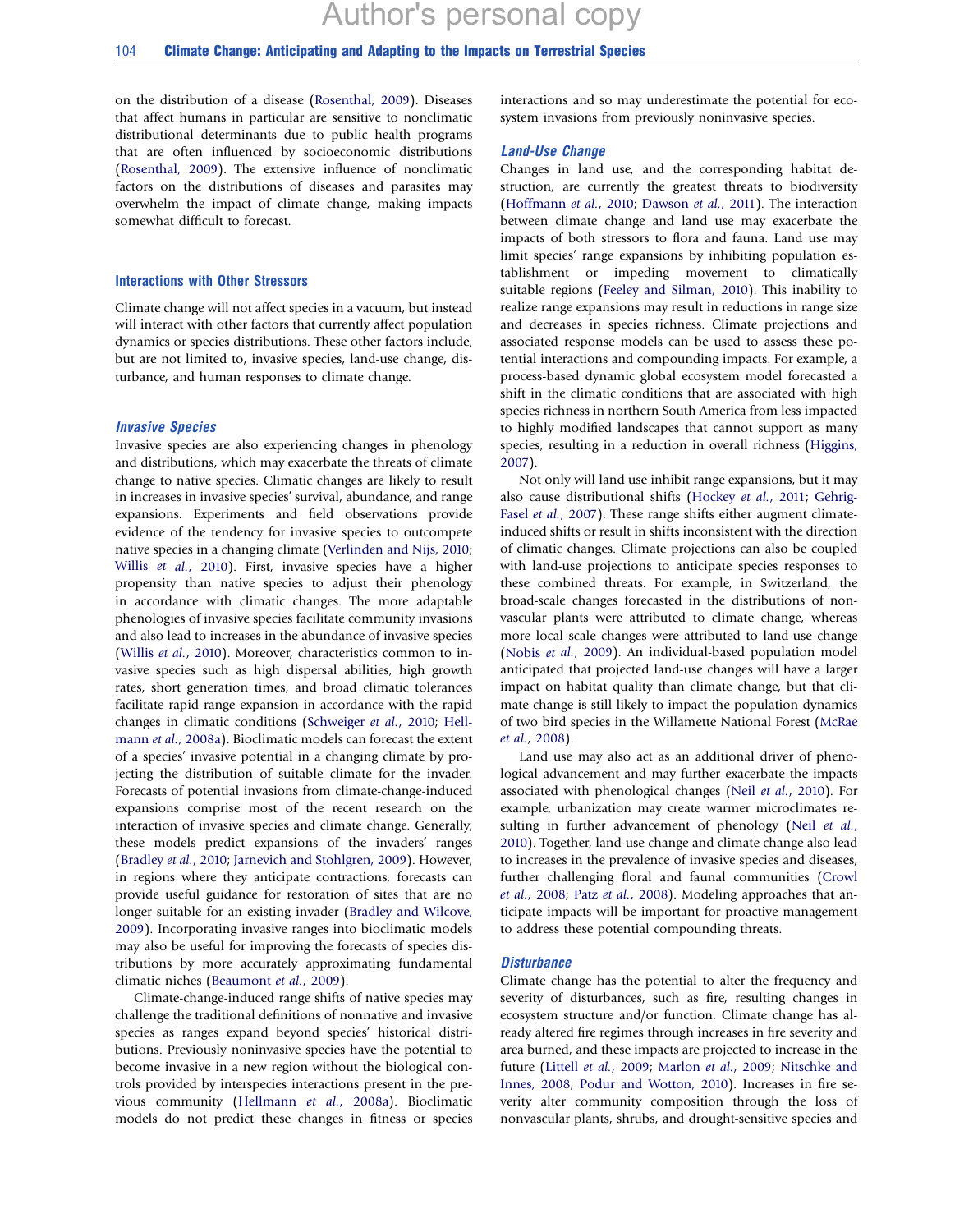the rapid species establishment that succeeds severe burns ([Colombaroli](#page-13-0) et al., 2007; [Bernhardt](#page-12-0) et al., 2011). Climatic changes may also increase the fire susceptibility of communities that have historically lacked fire regimes. Ignition in these newly susceptible regions will further alter community composition (Malhi et al.[, 2009](#page-14-0)).

Many studies have forecasted changes in fire severity and the area burned. These projections are significantly different from historical time-series simulations (Keane et al.[, 2008](#page-14-0)) and generally include longer fire seasons, increases in fire severity, shifts toward full crown fires, and increases in the area burned [\(Podur and Wotton, 2010;](#page-15-0) [Nitschke and Innes, 2008](#page-14-0); [Malevsky-Malevich](#page-14-0) et al., 2008). However, far fewer studies forecast the impacts of these fire-regime changes on species and community composition.

#### The Human Response to Changes in Ecosystem Services

Through impacts on species, communities, and ecosystems, climate change will alter the goods and services provided by Earth's ecosystems. Ecosystem services include a wide array of benefits that people derive from ecosystems including provisioning, regulating, cultural, and supporting services. Provisioning services are those that deliver products that humans use (e.g., water, food, fiber for clothes, and shelter). Regulating services are those that control the states and rates of physical and biotic systems and processes in ways that are beneficial to humans (e.g., the reduction of storm-surge damage by mangrove forests, flood control by riparian systems, and carbon sequestration and storage by plants). Cultural services increase societal and spiritual well-being (e.g., the provision of recreational amenities, spiritual experiences, esthetics, and human health). Supporting services are those that assist in the provision of all other services such as nutrient and water cycling, pollination, and nitrogen fixation.

There are many ways in which climate change will alter the quantity or quality of the four different types of services. For example, shifts in species distributions have the potential to directly affect the provision of many food resources, particularly for human communities that rely on wild-caught foods. Climate change will also affect regulating services such as the ability to grow specific crops in particular locations ([Lobell](#page-14-0) and [Asner, 2003](#page-14-0); [Lobell and Field, 2007](#page-14-0); [Battisti and Naylor,](#page-12-0) [2009](#page-12-0)) and the quantity and quality of water for drinking and irrigation (Vörösmarty et al., 2000). Changes in phenology, pollinator communities, soil microbial communities, the distribution of pest and pathogens, and invasive species all have the potential to alter supporting services for food production. Changes in microbial communities also have the potential to alter nutrient cycling, water purification, and timber and other fiber production.

Understanding how ecosystems services will change in the future and how humans will respond will be a critical step in developing adaptation strategies for species and systems. Crop failure, water shortages, and sea-level rise will force human migrations and likely result in conflicts between humans and terrestrial species, particularly in developing countries. These migrations and conflicts will further displace some terrestrial species and potentially provide opportunities for others. Shifts in the modes of energy production also have the potential to negatively impact species as solar arrays, wind farms, and biomass production replace oil and gas extraction. Efforts to increase carbon sequestration, however, have the potential to benefit species depending on the approach taken.

Studies have begun to examine the potential effects of climate change on specific ecosystem services; however, few studies have attempted to evaluate the impacts of climate change on suites of ecosystem services [\(Hayhoe](#page-13-0) et al., 2004; [Metzger](#page-14-0) et al., 2008; Schröter et al., 2005; [Alcamo](#page-12-0) et al., 2005). Many of the methods that are applicable to projecting changes in ecosystem services are those that can be used to assess the potential effects of climate change on species and ecological systems. In addition to these approaches, methods for quantifying the services themselves will also be needed. Many models have been devised for evaluating ecosystem services ([Kareiva](#page-14-0) et al., 2011), and some of these have been coupled with climate projections to investigate the impacts of climate change on these services ([Lawler](#page-14-0) et al., 2011). Estimating the human response to these changes in services requires going beyond the ecosystem service model projections and forecasting human migrations, land-use changes, water use, and other human actions. These predictions can, like the projections of ecological responses, be derived from predictive models or be based on historic patterns or the results of surveys and other socioeconomic studies.

# Adaptation

There are two types of actions that humans can take to reduce the impacts of climate change. Mitigation actions reduce the amount that the climate will change. Such actions include approaches for reducing greenhouse gas emissions and sequestering atmospheric carbon dioxide. Adaptation actions are those that reduce the impact of a given magnitude of climate change and include approaches such as protecting more land, restoring riparian areas to reduce stream temperatures, and moving species to more suitable climates. There are several general concepts that have guided the development of adaptation strategies. These are discussed in the section, General Concepts and Principles, below. This section is followed by sections describing specific Adaptation Strategies, Challenges to Adaptation, and the co-benefits of adaptation (in Multidimensional Strategies).

#### General Concepts and Principles

Many of the commonly recommended climate-change adaptation strategies for species and ecological systems tend to be general concepts for altering the way species and systems are managed. These concepts include assessing vulnerability, managing for resistance and resilience, planning at broader spatial scales, increasing cooperation and coordination in planning and management, and employing adaptive management and triage when necessary. These general concepts are discussed briefly.

#### *Vulnerability*

Climate-change adaptation is deeply tied to the concept of vulnerability – the extent to which a species, an ecosystem, or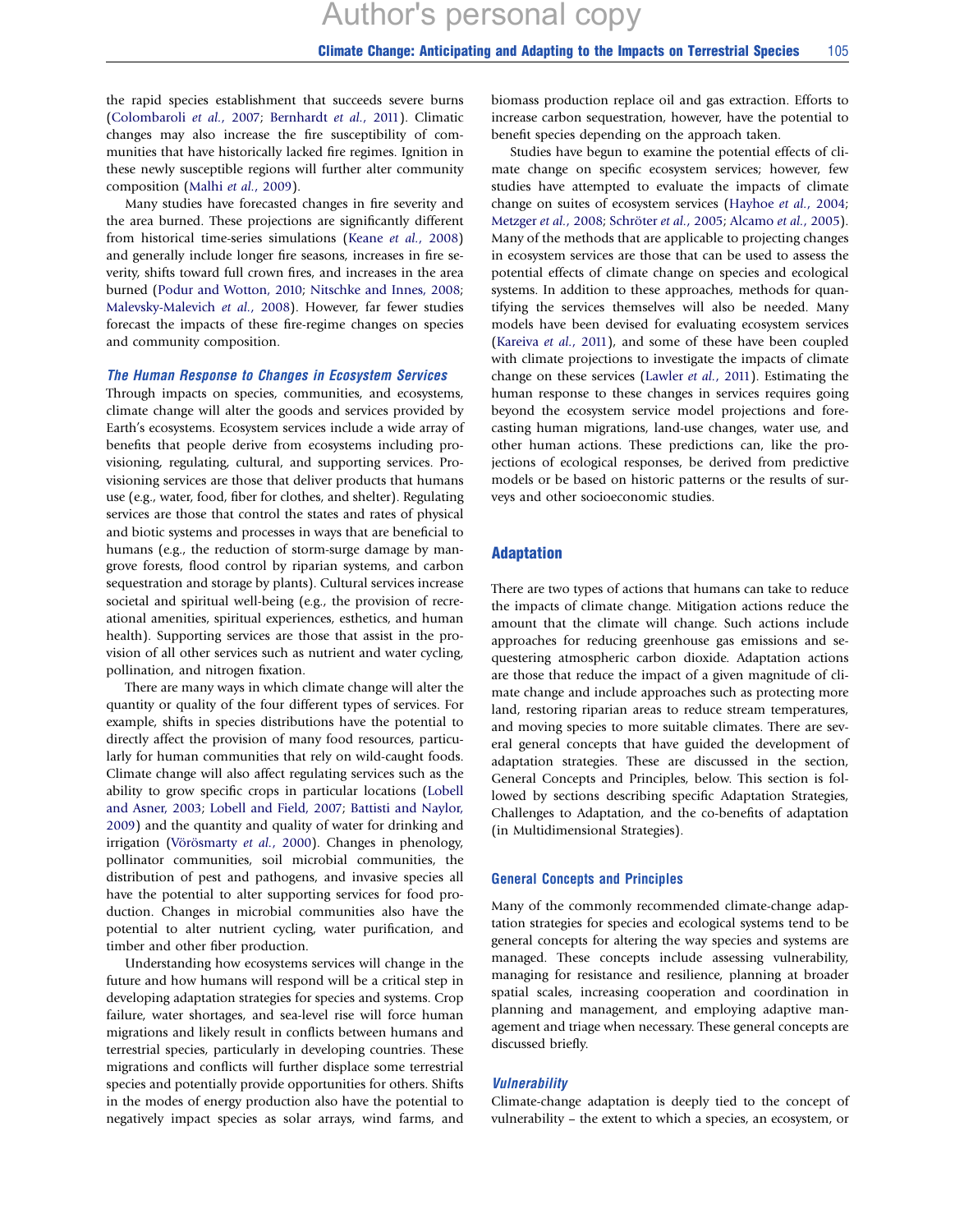an area is likely to be harmed as a result of climate change and associated stresses [\(Brooke, 2008\)](#page-12-0). Vulnerability can be defined as having three components: sensitivity, exposure, and adaptive capacity [\(Dawson](#page-13-0) et al., 2011). Sensitivity refers to innate characteristics of an organism or ecosystem (e.g., tolerance to changes in temperature) that predispose it to being more or less susceptible to climate change. Exposure refers to the amount of change either in climate or in climate-driven factors that a species or system will face. Adaptive capacity is a measure of the ability of a species or system to respond in a way that reduces the impacts of, or to takes advantage of, climate change. Vulnerability assessments inform adaptation planning by documenting aspects of all three of these components of vulnerability and using them to identify which species or systems will be affected by projected climate changes and the causes of those impacts Glick et al. (2011).

## Resistance, Resilience, and Fostering Change

There are three general approaches to managing systems in the face of climate change. One can attempt to manage a system to resist change, to make it resilient to climate change, or to foster change to a new state. Much discussion has focused on managing for resilience. Resilience can be defined in several ways. Here, resilience is defined as the ability of a species or system to return to its current state following a perturbation (e.g., [Holling, 1973](#page-13-0)). Systems that are resilient to climate change will be able to maintain ecosystem functions and processes and avoid a transition to a new state as climates change. Managing for resilience is an attractive concept, because, if successful, it allows continued delivery of ecosystem services and, possibly, the persistence of plant and animal populations.

Many of the other general concepts as well as most of the more specific adaptation strategies focus on increasing resilience. For example, reducing other (nonclimatic) threats, increasing genetic diversity, and restoring riparian vegetation are all approaches that will likely increase the resilience of a species or system in a given place. Removing barriers to inland migration of coastal species is also a potential strategy for increasing the resilience of a species, albeit by increasing the adaptive capacity of species to address change.

Given the magnitude of change that is projected for the coming century, it may be impossible to foster resilience in many systems. Managing these systems may require promoting change to a new state. Promoting change in humandominated systems will likely be more straightforward (e.g., planting new crops) than doing so in more natural systems. Strategies for fostering change include assisted colonization (see below), shifting management efforts from one species to another and more specifically promoting newly arriving species. The outcomes of these more aggressive and forwardlooking strategies will be more uncertain and their implementation (as is already evident with assisted colonization, [Ricciardi and Simberloff, 2009\)](#page-15-0) will be more controversial.

## Spatial and temporal scales

Climate change is a global phenomenon that will result in long-term changes in ecological systems. The spatial and temporal scales of the changes one is likely to see far exceed the scale of the traditional 1  $m<sup>2</sup>$  ecological sample plot and the

time-span of an ecological study. More importantly, these changes exceed the spatial and temporal scales over which most planning and management occur. Managing for species and systems in a changing climate will require taking a broader spatial and temporal perspective ([Welch, 2005](#page-15-0); [CCSP,](#page-13-0) [2008](#page-13-0)). Developing climate-change adaptation strategies for species will require planning at regional and, perhaps in some instances, continental scales ([Hannah, 2010](#page-13-0)). Because ecological systems will be undergoing relatively rapid changes for the foreseeable future, managers will have to manage for moving targets. The whole concept of ''restoration'' must be reconsidered (Harris et al.[, 2006\)](#page-13-0). Returning ecosystems to a previous state (e.g., before human settlement) with a complement of species that were historically native to the site might be counterproductive in a changing climate.

Similarly, the time frame for planning and management actions will, in many cases, need to shift to address climate change. Planning horizons have traditionally been relatively short – for example, 3- to 5-year plans. Planning in such small increments is likely to result in short-sighted management strategies that are incapable of addressing climate change. Managers and scientists need to strike a balance in terms of the temporal and spatial scales over which climate impacts are projected and the scales at which strategies and plans are developed. Many of the ecological climate-impact forecasts are for periods of 50–100 years in the future. Although these projections will be useful for developing management strategies, mangers will also need 10- and 20-year projections.

## Cooperation and Coordination

Given the broad spatial scales that will need to be considered to address climate change, managers, planners, and policy makers will need to work together and to coordinate efforts across jurisdictions and traditional management units ([Kar](#page-14-0)eiva et al.[, 2008](#page-14-0)). This will mean developing regional instead of local efforts in which strategies are designed to reach across state, province, or country borders. It will mean collaboration across different governmental agencies that are currently focused on specific systems (atmospheric, marine, freshwater, and terrestrial). It will also mean increasing cooperation among different types of groups such as nongovernmental organizations, local and regional governments, citizen groups, and industry. The US Climate Change Science Program (CCSP) is one such organization that reaches across federal agencies. Other regional and national efforts have been put in place in other parts of the world, but such efforts will need to be increased to address climate change.

## Managing for Process Over Composition

Because changes in climate will drive species range shifts resulting in new communities, it will be exceedingly difficult to manage for specific assemblages of species. Many have suggested that such changes will necessitate a shift from managing for species and communities to managing for ecosystem processes and shifting baselines (Harris et al.[, 2006](#page-13-0); [Heller](#page-13-0) and [Zavaleta, 2009;](#page-13-0) Hobbs et al.[, 2009\)](#page-13-0). In many systems, managing for ecosystem function may mean taking a forwardlooking approach in which new species are planted or introduced into a system. As discussed below in the context of assisted colonization, these more manipulative approaches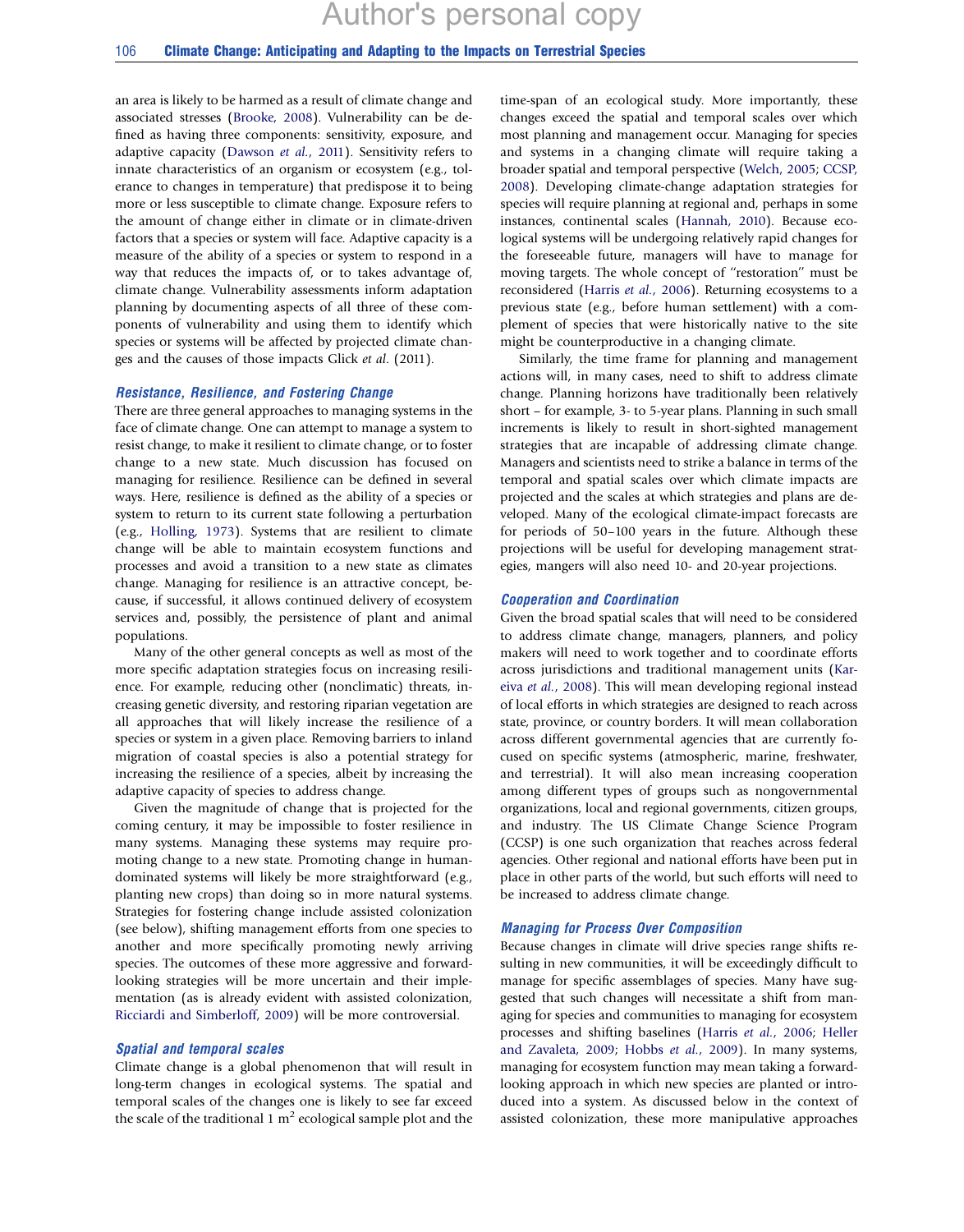that tend toward engineering ecosystems and moving species have raised significant concerns and debates about the unintended consequences of such actions.

# **Triage**

Many species and systems will be highly vulnerable to climate change. Given the relative scarcity of funds for conservation, it will be impossible to address the needs of all species. Thus, conservation planners and managers will have to make difficult decisions about how to allocate limited funds. They will likely have to choose which populations and species to try to save and which to let go extinct. Triage is one approach to making such difficult prioritizations.

Triage is a medical ranking system developed for the treatment of patients in emergency situations. Traditionally, the system has had four levels based on the severity of the injuries and the likelihood that the patient will survive. The levels are generally deceased or expectant, critical, severe, and minor. A similar system can be applied to species or populations at risk of extinction in the face of climate change ([Lawler, 2009\)](#page-14-0). In such a system, some species would be classified as likely to experience such large changes that management actions will do little to prevent their decline or loss. Other species would be deemed as critically threatened by climate change, but their decline or extinction could be prevented by immediate and intense management efforts. A third class of species would be threatened by climate change but would not be at risk of extinction in the short term, and thus management effort could wait. A final class of species would face relatively minor threats from climate change and could be monitored over time and addressed later if necessary. Although there are both ecological and ethical considerations that make triage unpopular [\(Kareiva and Levin, 2003\)](#page-14-0), such a system will undoubtedly become necessary as climates change and ecological systems respond.

### Adaptive Management

Adaptive management is an iterative process of management and monitoring in which management actions are treated as experiments ([Holling, 1978](#page-13-0); [Walters and Hilborn, 1978\)](#page-15-0). The outcomes of these experiments are used to inform the next round of management actions, which are again treated as experiments. Adaptive management was conceived of for managing uncertain systems, making it potentially a highly useful approach to deal with climate change (Arvai et al.[, 2006\)](#page-12-0). To address climate change, adaptive management approaches will have four basic steps that will be iteratively repeated ([Kareiva](#page-14-0) et al.[, 2008](#page-14-0)). The first step will involve assessing the potential impacts of climate change on the system in question. In the second step, management actions, in the form of experiments with testable hypotheses or predictions, will be designed to address one or more of these potential impacts. The third step involves monitoring the system for climatic changes and system responses. Finally, the results of the monitoring can be used to evaluate the effectiveness of the management actions and to redesign them as necessary before the four steps are repeated.

#### Adaptation Strategies

Climate-change adaptation strategies are practices and adjustments that enhance resilience and/or reduce vulnerability to changes in climate ([IPCC, 2007a](#page-13-0)). These strategies have been implemented across the globe on a limited but increasing basis, in both developed ([Krysanova](#page-14-0) et al., 2010; [Olesen](#page-15-0) et al.[, 2011](#page-15-0); [Tompkins](#page-15-0) et al., 2010; [Wheeler, 2008](#page-15-0)) and developing countries ([Krysanova](#page-14-0) et al., 2010; Mertz et al.[, 2009;](#page-14-0) [Ziervogel and Zermoglio, 2009](#page-15-0)). The following section describes some of the adaptation strategies that have been proposed for protecting terrestrial species in a changing climate.

#### Protected Areas: Reserve Selection and Design

By providing species with refuge from many threats, protected areas have the potential to increase the resilience of species and populations to climate change [\(Hunter](#page-13-0) et al., 2010). However, climate change brings into question the ability of current protected lands to provide for the biodiversity of the future. Typically, reserve boundaries are static and reserve networks are designed based on current biodiversity. As species' ranges shift with a changing climate, some species may lose protection as their ranges shift out of reserve boundaries, whereas others may move into reserves ([Peters and Darling,](#page-15-0) [1985\)](#page-15-0). Reserves across the globe are anticipated to experience changes in biodiversity composition, and several species may lose protection entirely from the current reserve network (Araújo et al.[, 2004;](#page-12-0) Hole et al.[, 2009](#page-13-0)). One adaptation response that aims to provide protection for anticipated climateinduced changes in species distributions has been to augment the reserve network by adding reserves to increase the total area protected across a landscape.

Several general rules of thumb have been proposed for addressing climate change in the reserve selection (i.e., the placement of new reserves) and reserve design (i.e., the size and shape of reserves) processes. Most simply, many have suggested increasing the total area protected and increasing the size of existing reserves. All else being equal, larger reserves will be more likely to maintain populations of species as climates change by providing the space to facilitate within-reserve range shifts. Thus, designating larger reserves or designating buffer zones around reserves may help to protect more species for longer periods of time in a changing climate ([Peters and Darling, 1985\)](#page-15-0). Similarly, reserves that span strong environmental gradients will also provide more opportunities for within-reserve range shifts by providing future niches at different altitudes as the climate changes. Strategies for the placement of new reserves include placing reserves at the elevational or poleward range limit of key species [\(Peters and](#page-15-0) [Darling,](#page-15-0) 1985), at major transitions between vegetation formations ([Halpin, 1997](#page-13-0)) or at the core of species environmental distributions (Araújo et al., 2004). Yet another simple suggestion involves increasing the redundancy in the reserve system. Protecting the same species in multiple places provides multiple opportunities for the species to weather or adapt to climate change.

Others have suggested more sophisticated methods for identifying the best places for new protected areas to address climate change. For example, projected shifts in species distributions can be used to identify areas that are likely to protect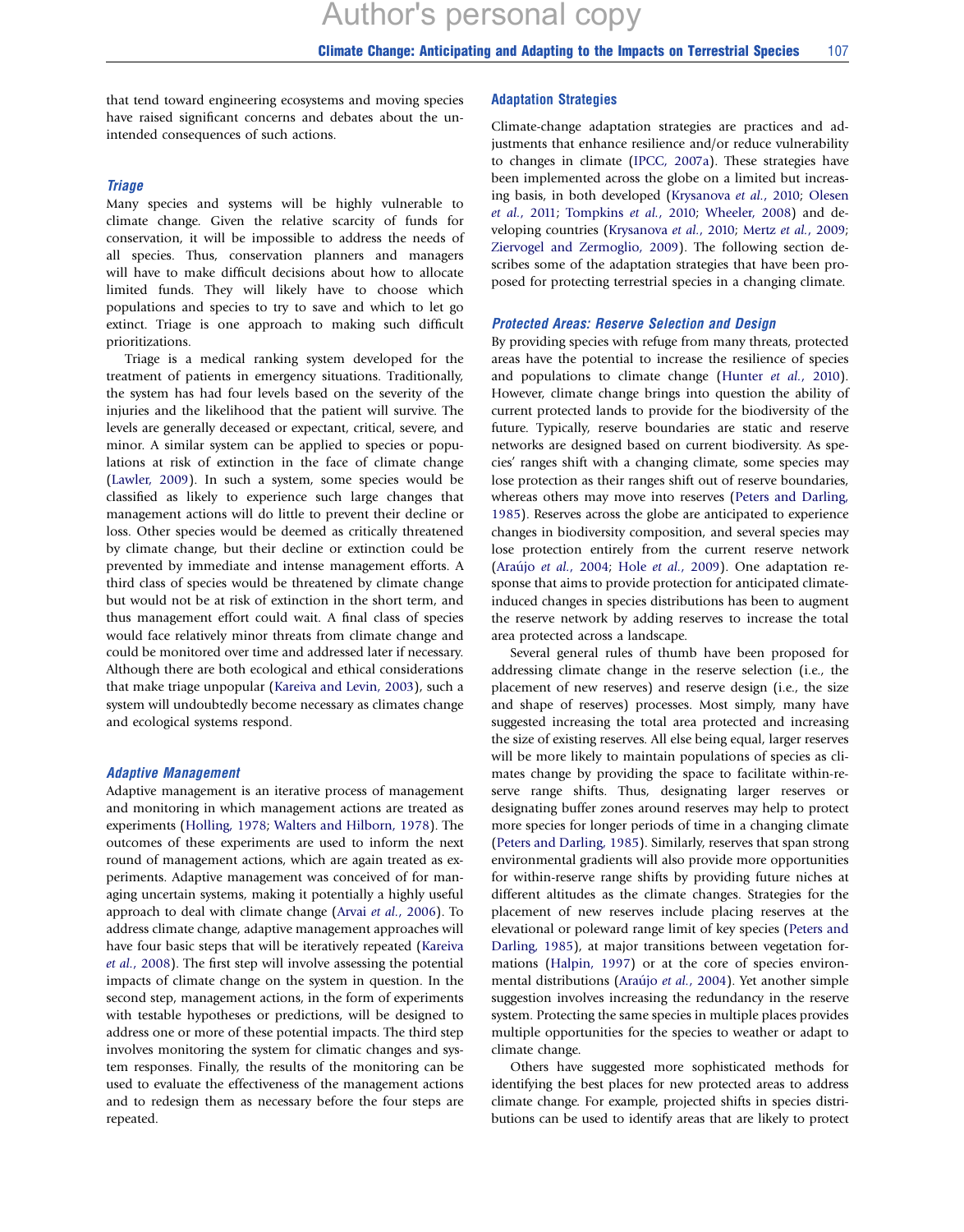## 108 Climate Change: Anticipating and Adapting to the Impacts on Terrestrial Species

species today as well as into the future under multiple climatechange scenarios [\(Hannah](#page-13-0) et al., 2007; Vos et al.[, 2008\)](#page-15-0). The increase in specificity potentially makes this approach more effective for the targeted species; however, it incorporates higher levels of uncertainty inherent in forecasting future climatic changes and the biotic responses to those changes. For example, the most-often-applied approach for forecasting species range shifts, species distribution or niche modeling, is better suited to describe general patterns and trends in range shifts than to identify particular locations for protecting specific species in the future ([Pearson and Dawson, 2003\)](#page-15-0).

Another approach to locate reserves to address climate change involves selecting areas that protect the underlying environmental gradients that largely determine patterns of biodiversity at broader scales, but that will likely remain stable as the climate changes. It has been argued that protecting these underlying gradients essentially protects the stage on which biodiversity will play out as climates change. Some proposed strategies based on abiotic features focus on selecting sites that span elevational gradients or that represent heterogeneity in soils ([Peters and Darling, 1985](#page-15-0)). Other have stressed geologic variability in a reserve network [\(Anderson and Ferree, 2010\)](#page-12-0), preserving a range of current climatic conditions – with the assumption that future climates may change, but that many climatic gradients will be preserved [\(Pyke and Fischer, 2005](#page-15-0)) – and conserving the regional diversity of land facets, or unique combinations of abiotic conditions (i.e., topographic and edaphic features) [\(Beier and Brost, 2010](#page-12-0)). These strategies seek to maintain the elements of the landscape that are responsible for the distribution of regional biodiversity, may be more effective due to more specificity in reserve placement, and are robust to the uncertainties of forecasts.

Other abiotic-based strategies target climate conditions by placing reserves in regions projected to be climate refugia. Planners refer to climate refugia both as areas that are projected to experience minimal climatic changes and as areas projected to have cooler microclimates ([Hansen](#page-13-0) et al., 2010; Shoo et al.[, 2011](#page-15-0); Saxon et al.[, 2005\)](#page-15-0). The former aims to reduce the potential changes in species composition of new reserves so that these reserves will be more effective over a longer period of time for currently protected species. The latter aims to reduce the distance necessary for distributional shifts by locally protecting cooler microclimates. Locally cooler microclimates may occur at slightly higher elevations or be in areas with more vegetative cover or potential for vegetative cover. Although these strategies may depend on uncertain climate projections, they avoid the compounding uncertainty of using climate projections to forecast biotic responses and still incorporate specificity into the planning process.

#### **Connectivity**

Range shifts have occurred in the past as species have responded to historical changes in climate. However, during these periods of historical climate change, species movements were not hindered by anthropogenic barriers. Fragmentation of habitat, roads, and other barriers can inhibit species movement or survival in regions of or between newly suitable climates. Not surprisingly, increasing landscape connectivity is the most commonly recommended adaptation

approach for addressing climate impacts on biodiversity [\(Heller and Zavaleta, 2009\)](#page-13-0).

Until recently, suggested strategies for improving connectivity to address climate change have been somewhat general – for example, placing new reserves between existing reserves, creating a system of stepping stone reserves, or adding reserves in proximity to existing reserves. Recently, studies have highlighted more sophisticated approaches to connecting landscapes to address climate change. One such approach uses climate projections to orient corridors and expand existing reserves in the direction of anticipated climatic changes [\(Ackerly](#page-12-0) et al., 2010). Other approaches involve using projected shifts in species distributions to identify potential routes that species would need to take to move from currently suitable climates to places where climates will likely be suitable in the future ([Williams](#page-15-0) et al., 2005; [Rose and Burton,](#page-15-0) [2009](#page-15-0)). [Beier and Brost \(2010\)](#page-12-0) recommend using abiotic elements or land facets (described above) to define corridors. Similar to the multiple reserve placement approaches, these connectivity approaches vary in the level of uncertainty in the data, models, and model projections that they draw upon.

Although it will be important to identify potential movement corridors, increasing the permeability of the landscape in general will also be critical ([Franklin and Lindenmayer, 2009](#page-13-0)). It may be possible to manage lands to facilitate species' movements in response to climate change. For example, selective harvest or retention cuts, tree planting, and rotational grazing may provide habitat to facilitate range expansions [\(Manning](#page-14-0) et al., 2009; [Kohm and Franklin, 1997\)](#page-14-0). It is possible to prioritize areas for these incentives and management actions using approaches similar to those discussed above for the placement of reserves or corridors.

## Species- and Place-Specific Approaches

The adaptation approaches discussed above tend to be general concepts or broad-scale actions (reserve selection and promotion of landscape connectivity). Despite the fact that climate change is a global issue and landscape-level actions are therefore necessary, species- and place-specific approaches will also likely be critical components of climate-change adaptation. Species-specific adaptation strategies aimed at preventing extinction of a particular organism may be appropriate for threatened and endangered species for which legal frameworks, such as the US Endangered Species Act and the International Union for Conservation of Nature (IUCN) Red List, may require species-specific protection and for organisms of economic importance to humans. Place-based approaches, such as efforts focused on a particular park or preserve or within a particular city, are important because adaptation strategies are likely to be implemented at local scales, by the private and public landowners and managers. Proactive management can address the vulnerability of an area or a species by reducing exposure through the manipulation of microclimates, by reducing sensitivity, and by increasing adaptive capacity.

There are several ways in which the degree of local exposure to climate change can be altered. For example, species-based approaches may include supplemental watering of key plant species in drought years (e.g., Pavlik et al.[, 2002](#page-14-0)) and altering microclimates of artificial nest boxes for rare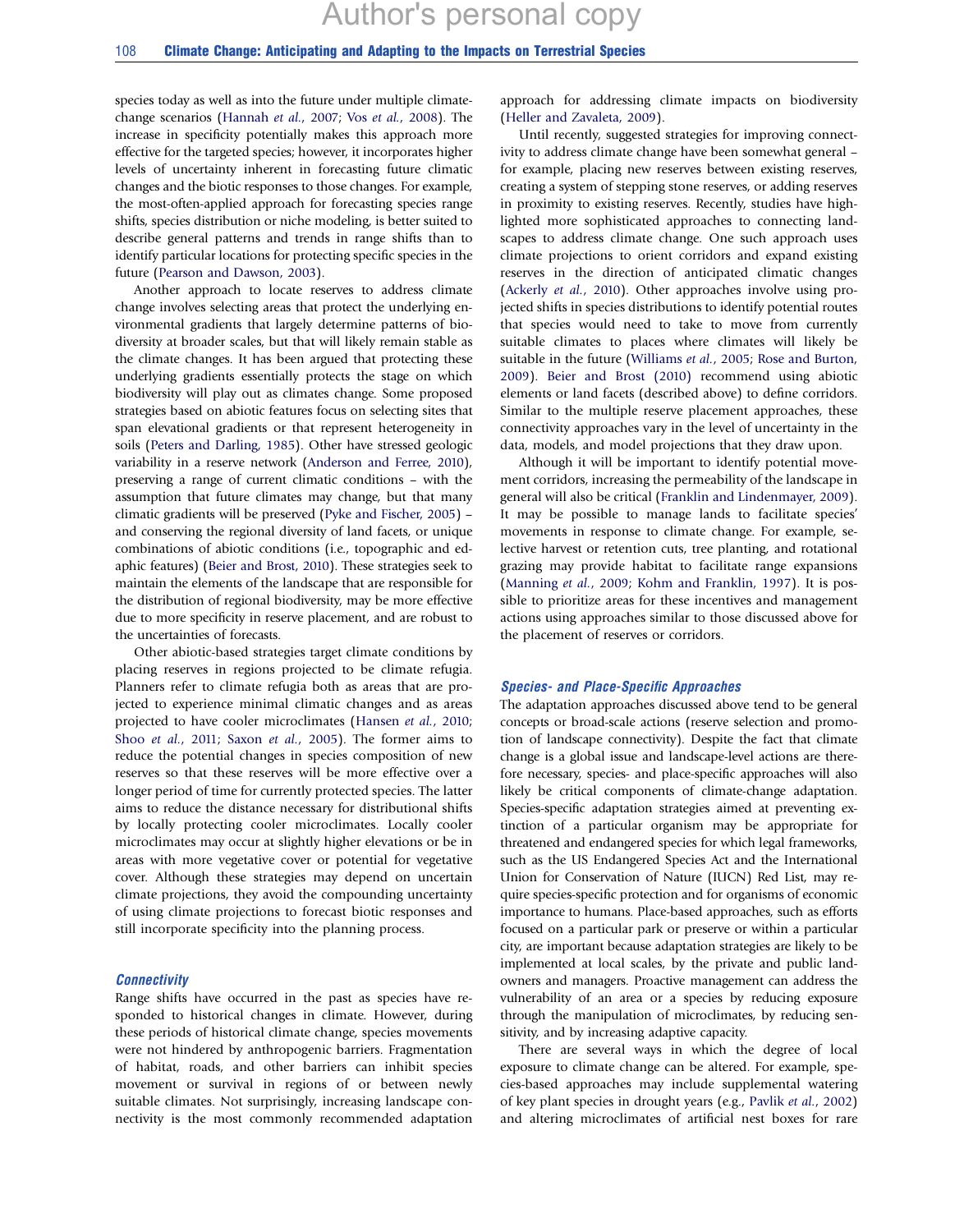birds by painting boxes white or locating them on northexposed slopes (Catry et al.[, 2011](#page-13-0)). Place-based approaches can rely on microclimatic variations that provide refugia from large-scale changes in climate ([Mosblech](#page-14-0) et al., 2011). Placebased approaches to reduce exposure may therefore include protection of these natural refugia, as well as planting trees and other vegetation to provide shade and reduce temperatures (Wilby et al.[, 1998](#page-15-0); [Wilby and Perry, 2006](#page-15-0)). These relatively fine scale adaptation actions are often successful, at least in the short term, but may become increasingly expensive, time consuming, and impractical as climate-change progresses.

Adaptation strategies can also address the vulnerability of an area or a species by reducing sensitivity to the effects of climate change. Diverse systems are generally less sensitive to disturbances [\(Kareiva](#page-14-0) et al., 2008; [Fargione and Tilman, 2005](#page-13-0); [Schindler](#page-15-0) et al., 2010). This pattern is true for genetic diversity within a population of a single species ([Schindler](#page-15-0) et al., 2010), as well as for species richness at the ecosystem level [\(Chapin](#page-13-0) et al.[, 2000\)](#page-13-0). Thus, promoting and protecting diversity at multiple levels, from within a species or a population to across different species and functional groups in an ecosystem, is an important adaptation strategy (Glick et al.[, 2009\)](#page-13-0).

Adaptation strategies can address vulnerability of an area or a species by reducing sensitivity to climate change or by strengthening its adaptive capacity to respond to the effects of climate change. Other stressors, such as land use, invasive species, pathogens, fragmentation, and pollutants, interact with climate change to further harm species and natural systems ([Schweiger](#page-15-0) et al., 2010; [Walther, 2010](#page-15-0)). Reducing these other stressors can increase adaptive capacity and decrease sensitivity to climate change (Glick et al.[, 2009](#page-13-0)). Speciesspecific approaches include reducing harvest levels of focal organisms, limiting their exposure to pollutants and pathogens, reducing habitat loss, and improving connectivity between populations through corridors ([Heller and Zavaleta,](#page-13-0) [2009](#page-13-0); Glick et al.[, 2009\)](#page-13-0). Worldwide conservation efforts have already reduced species' extinctions, particularly by mitigating threats from invasive species on birds and mammals, but efforts need to be augmented in order to abate many substantial threats to global diversity ([Hoffmann](#page-13-0) et al., 2010).

Assisted colonization – the translocation of species outside their native range to facilitate movement in response to climate change – is another strategy for increasing the adaptive capacity of a species. Assisted colonization may be most appropriate in cases in which current species' ranges become inhospitable with climate change and connectivity to suitable regions is severely limited. This approach is controversial because of the potential for negative, ecological, evolutionary, and economic impacts, as well as ethical concerns ([Ricciardi and Simberloff, 2009;](#page-15-0) Sax et al.[, 2009](#page-15-0)). Some potentially less controversial strategies include planting climate-resistant species or ecotypes (Glick et al.[, 2009\)](#page-13-0) and establishing ''neo-native forests'' in restoration efforts, that is, planting species where they were in the past, but are not found currently (Millar et al.[, 2007\)](#page-14-0). Many current restoration and forestry practices adhere to strict rules about using only ''local'' species and ecotypes. To prepare for climate change, one may need to broaden the genetic and species diversity used in restoration and forestry (Glick et al.[, 2009\)](#page-13-0). In some cases,

even aggressive strategies such as assisted colonization may fail as climate change and other stresses threaten the existence of rare species. These extreme cases will require ex situ conservation strategies, including seed banking and captive breeding to ensure the long-term survival of the species.

Protected areas, corridors for movement, and assisted colonization may all help species track changes in climate. However, given the magnitude of projected changes, these measures may be insufficient. It may be necessary to implement policies that facilitate species movements. Such policies may prohibit the destruction of habitat or removal of species in places through which those particular species will likely need to move in response to climate change ([Kostyack](#page-14-0) et al., 2011).

# Challenges to Developing Successful Adaptation Strategies

There are several challenges to adaptation planning and implementation. One of the most frequently mentioned challenges to developing climate-change adaptation strategies is the lack of certainty about future climatic conditions. Although climate-change projections and projected climate impacts are necessarily uncertain, some projections are less uncertain than others and many projections can be used to inform the development of adaptation strategies. In general, projected changes in temperature are less uncertain than projected changes in precipitation and projections for the near-term are less uncertain than projections for the more distant future ([IPCC,](#page-13-0) [2007b\)](#page-13-0). Projected climate impacts on terrestrial species will necessarily be more uncertain than climate-change projections as they generally incorporate the uncertainties of climate models and the additional uncertainties about how species or habitats will respond to climate change and/or the uncertainty associated with the modeling approaches used to forecast those responses ([Thuiller, 2004\)](#page-15-0).

A second, often-cited challenge to developing adaptation strategies is the lack of projected climatic changes at a spatial resolution that is meaningful for management. The general circulation models that have been used to project changes in climate have, to date, generated projections at sales of degrees of latitude and longitude ([IPCC, 2007b](#page-13-0)). These projections can be downscaled to finer resolutions; however, there are uncertainties associated with downscaling process [\(Dettinger,](#page-13-0) [2005;](#page-13-0) Wilby et al.[, 1998\)](#page-15-0). Despite the additional uncertainties, downscaled projections are important for understanding how climatic changes may manifest at finer scales. Downscaled data sets are currently available for many regions of the globe, and tools have been developed that make those data sets readily accessible [\(Girvetz](#page-13-0) et al., 2009).

A third limitation to developing adaptation strategies is the general lack of information on species-specific responses to climate. Responses to interacting climate variables vary greatly across and within species, and for many terrestrial plants and animals, the relationship between climate variables and performance (i.e., growth, survival, and reproduction) is unknown ([Parmesan, 2006\)](#page-15-0). Climate-change effects on species are further complicated by their interactions with biotic factors, such as competition, predation, mutualisms, and other stressors, such as land use, invasive species, pathogens, and pollutants [\(Schweiger](#page-15-0) et al., 2010; [Walther, 2010](#page-15-0)). Thus,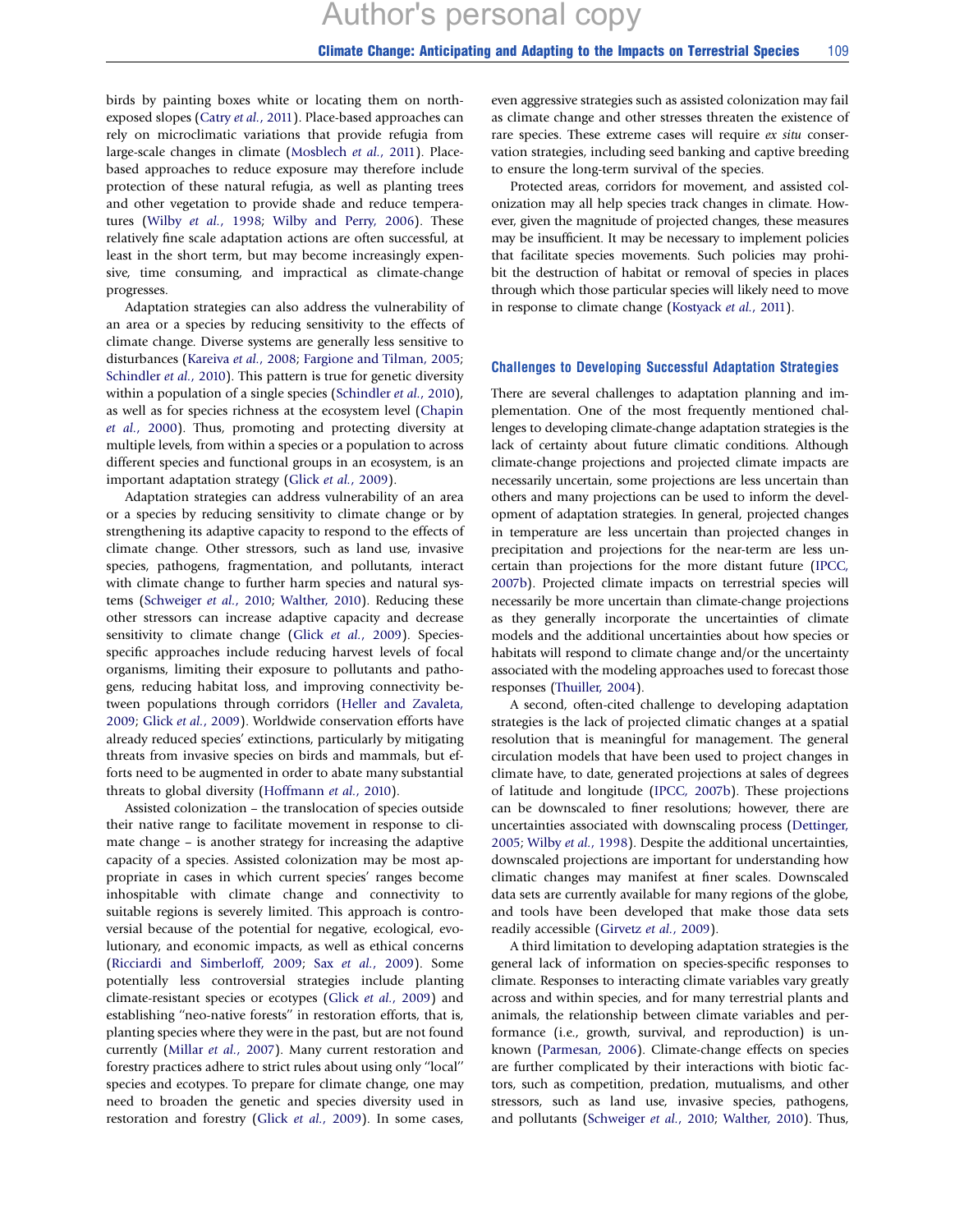#### <span id="page-11-0"></span>110 Climate Change: Anticipating and Adapting to the Impacts on Terrestrial Species

for many species, an important first step for climate-change adaption is simply to improve the understanding of responses to climate change, including physiological, behavioral, and demographic responses ([Heller and Zavaleta, 2009](#page-13-0))

Planning can be difficult in the face of these uncertainties, and currently implemented adaptation strategies are limited in scope and are insufficient to fully address climate-change impacts [\(Wheeler, 2008](#page-15-0); Reyer et al.[, 2009](#page-15-0)). One of the primary concerns expressed by land and resource mangers is a lack of ''downscaled'' studies on which to base their decisions, in terms of both climate projections and species responses (Glick et al.[, 2009\)](#page-13-0). However, there have been significant advances in model development at regional scales. As one's knowledge base and expertise grow, a key challenge is to improve communication and cooperation across the many groups and individuals involved in developing climate-change adaptation strategies. Species- and place-specific approaches are practical, because of existing legal, ownership, and management frameworks. Nonetheless, these approaches will be far more effective if there is substantial cooperation and communication within and between groups implementing climate-change adaptation strategies.

| Example approaches for anticipating and adapting to climate impacts on terrestrial species | Table 1 |  |  |  |  |  |
|--------------------------------------------------------------------------------------------|---------|--|--|--|--|--|
|--------------------------------------------------------------------------------------------|---------|--|--|--|--|--|

| Impacts                                                                                                                                                                          | Anticipating impacts                                                                                                                                                                                                               | <b>Adaptation strategies</b>                                                                                                                                                                   |
|----------------------------------------------------------------------------------------------------------------------------------------------------------------------------------|------------------------------------------------------------------------------------------------------------------------------------------------------------------------------------------------------------------------------------|------------------------------------------------------------------------------------------------------------------------------------------------------------------------------------------------|
| <b>Phenology</b><br>Shift in grape flowering and ripening times in montane<br>Australia (Caffarra and Eccel, 2011)                                                               | • Project changes in temperature<br>and precipitation<br>• Apply phenological models of<br>budburst, flowering, and fruit<br>ripening                                                                                              | • Alter grape varieties grown<br>· Focus on high elevation areas, where<br>climate may become more suitable                                                                                    |
| Range shifts<br>Shift in the distribution of wolverine in the US                                                                                                                 | • Project changes in snowpack<br>• Apply species<br>distribution models<br>• Map historical ranges and<br>climatic conditions                                                                                                      | • Enhance connectivity both northward<br>in latitude and upward in elevation                                                                                                                   |
| <b>Population processes</b><br>Shift to male-biased sex ratios of tuatara reptiles in<br>New Zealand (Mitchell et al., 2010)                                                     | • Conduct population viability<br>analysis under different<br>sex ratios                                                                                                                                                           | • Use ex situ techniques to increase<br>females<br>• Translocate populations to cooler<br>environments or sites with more<br>microclimate complexity                                           |
| <b>Interspecific interactions</b><br>Spatial mismatch of a monophagous butterfly (Boloria<br>titania) and its larval host plant (Polygonum bistorta)<br>(Schweiger et al., 2008) | • Project changes in monthly<br>temperature<br>• Apply species distribution<br>models for two interacting<br>species<br>• Map future ranges of two<br>species                                                                      | • Increase likelihood of plant dispersal<br>by enhancing connectivity between<br>habitat patches<br>• Facilitate migration of host plant<br>through habitat restoration or planting<br>efforts |
| <b>Diseases and parasites</b><br>Change in the prevalence of East Coast Fever (ECF)<br>in sub-Saharan Africa                                                                     | • Project changes in distribution of<br>a tick and 10 of its host species<br>• Assess the probability of<br>occurrences of tick-host<br>assemblages<br>• Apply dilution effect model to<br>determine potential ECF<br>transmission | • Requiate cattle movement to reduce<br>interaction between cattle and wild<br>host species                                                                                                    |
| Interactions with other stressors<br>Impact of multiple stressors on two bird species with<br>varying habitat requirements                                                       | • Develop spatially explicit<br>individual-based models<br>• Apply projected changes in land<br>use<br>• Apply projected changes in<br>climate                                                                                     | • Evaluate and implement management<br>strategies that increase population<br>viability                                                                                                        |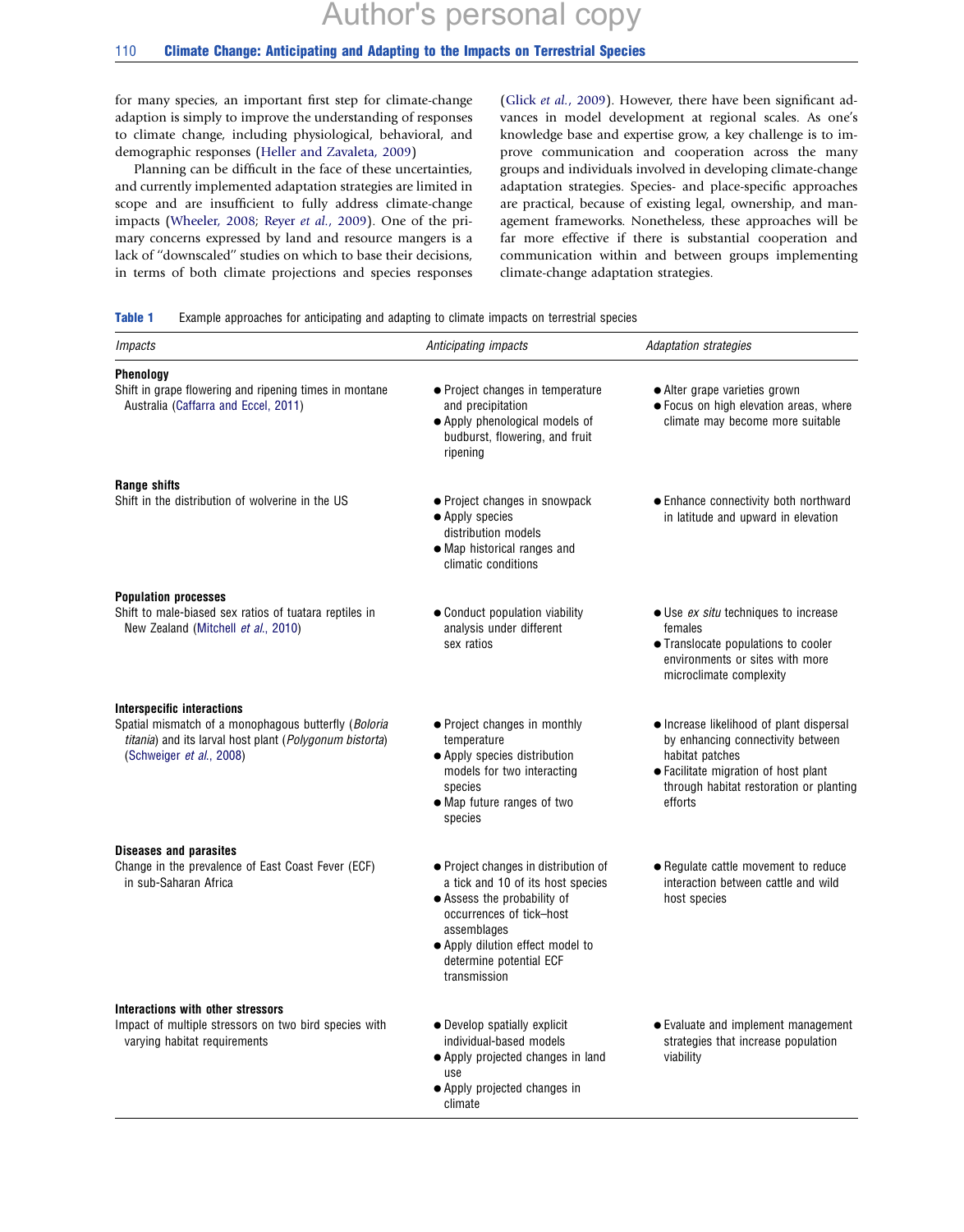#### <span id="page-12-0"></span>Multidimensional Strategies (Co-benefits)

Climate change will have profound effects on many human populations [\(IPCC, 2007a\)](#page-13-0). These effects include water shortages, crop reductions, and failures resulting in malnutrition, displacement due to sea-level rise, emerging diseases, and armed conflict [\(Costello](#page-13-0) et al., 2009). Humans will develop adaptation strategies to reduce these impacts. Dams will be built to store water; more water will be extracted from streams and rivers for agriculture, drinking, and manufacturing; new areas will be cultivated; migrations will occur and settled areas will expand; and wetlands will be drained and pesticides applied to reduce crop pests and disease vectors. Many of these adaptation strategies will have negative consequences for nonhuman terrestrial species. Conversely, some of these strategies can be designed to benefit nonhuman terrestrial species.

Co-benefits can be defined as the positive effects that an adaptation strategy designed to address a specific human need has on nonhuman species, communities, or ecosystems, or conversely the positive effects on human well-being of adaptation strategies designed to help nonhuman species and systems adapt to climate change. Co-benefits have largely been described for mitigation strategies that, in addition to reducing greenhouse gas emissions, benefit human health [\(Haines](#page-13-0) et al.[, 2007;](#page-13-0) [Jack and Kinney, 2010\)](#page-13-0). Such co-benefits of adaptation strategies have not been as well documented, but these win–win outcomes will likely arise in many instances.

There are clear co-benefits for human health and wellbeing that are likely to result from adaptation strategies that restore coastal habitats, riparian areas, and flood plains. Removing sea walls, restoring mangrove forests and dune systems, and protecting barrier beaches are all adaptation strategies that will increase the resilience of coastal plant and animal communities to sea-level rise and storm surges. These same strategies, if well designed and well sited, have the potential to protect human communities from these threats as well. Conversely, addressing these threats to humans by building sea walls will not offer the co-benefit to nonhuman species and systems. As a second example of a co-benefit, riparian restoration has the potential to reduce stream temperatures through shading and may also increase water quality and water storage for human use.

To develop strategies that maximally benefit both nonhuman and human systems and communities, it will be necessary to develop approaches for evaluating and comparing cobenefits. As of yet, little work has been done in this area, in part because it involves measuring and weighing disparate outcomes and values and because it involves collaboration and coordination across diverse disciplines. Nonetheless, such comparative metrics and analyses will be quite useful for developing strategies and prioritizing among them.

#### **Conclusions**

Addressing climate-change impacts on terrestrial species will require at least a basic understanding of how climate change will affect species. Much is already known about climate effects on phenologies, distributions, populations, interspecific interactions, and diseases and pathogens. Although there are

significant gaps in the knowledge of these effects, detailed studies of potential climate impacts on specific species are not likely to provide managers and policy makers with the most critical information for developing adaptation strategies for terrestrial species. On the contrary, research focused on developing actionable adaptation strategies from the many general concepts and basic principles that have been proposed for addressing climate change has the potential to inform the management of a wide range of species and systems. For example, research focused on approaches to adaptive management, refining triage systems, connecting landscapes to facilitate range shifts, and measuring and valuing the cobenefits of adaptation strategies for human and nature systems will be critical components of a research agenda for addressing climate impacts on terrestrial species and systems ([Table 1](#page-11-0)).

See also: Climate Change and Ecology, Synergism of. Climate Change and Wild Species. Climate, Effects of. Comparing Extinction Rates: Past, Present, and Future. Conservation Efforts, Contemporary. Evolution in Response to Climate Change. Landscape Corridors. Latitudinal and Elevational Range Shifts Under Contemporary Climate Change. Mammals, Conservation Efforts for. Phenological Shifts in Animals Under Contemporary Climate Change. Plant Phenology Changes and Climate Change. Species Distribution Modeling. Wildlife Management

# **References**

- Ackerly DD, Loarie SR, Cornwell WK, et al. (2010) The geography of climate change: Implications for conservation biogeography. Diversity and Distributions 16: 476–487.
- Alcamo J, Vuuren DV, Ringler C, et al. (2005) Changes in nature's balance sheet: Model-based estimates of future worldwide ecosystem services. Ecology and Society 10. Article 19.
- Anderson MG and Ferree CE (2010) Conserving the stage: Climate change and the geophysical underpinnings of species diversity. PLoS ONE 5: e11554.
- Araújo MB, Cabeza M, Thuiller W, Hannah L, and Williams PH (2004) Would climate change drive species out of reserves? An assessment of existing reserve-selection methods. Global Change Biology 10: 1618–1626.
- Araújo MB and Luoto M (2007) The importance of biotic interactions for modelling species distributions under climate change. Global Ecology and Biogeography 16: 743–753.
- Arvai J, Bridge G, Dolsak N, et al. (2006) Adaptive management of the global climate problem: Bridging the gap between climate research and climate policy. Climatic Change 78: 217–225.
- Battisti DS and Naylor RL (2009) Historical warnings of future food insecurity with unprecedented seasonal heat. Science 323: 240–244.
- Beaumont LJ, Gallagher RV, Thuiller W, et al. (2009) Different climatic envelopes among invasive populations may lead to underestimations of current and future biological invasions. Diversity and Distributions 15: 409-420.
- Beier P and Brost B (2010) Use of land facets to plan for climate change: Conserving the arenas, not the actors. Conservation Biology 24: 701–710.
- Bernhardt EL, Hollingsworth TN, and Chapin FS (2011) Fire severity mediates climate-driven shifts in understorey community composition of black spruce stands of interior Alaska. Journal of Vegetation Science 22: 32–44.
- Bradley BA and Wilcove DS (2009) When invasive plants disappear: transformative restoration possibilities in the western United States resulting from climate change. Restoration Ecology 17: 715–721.
- Bradley BA, Wilcove DS, and Oppenheimer M (2010) Climate change increases risk of plant invasion in the eastern United States. Biological Invasions 12: 1855–1872.
- Brooke C (2008) Conservation and adaptation to climate change. Conservation Biology 22: 1471–1476.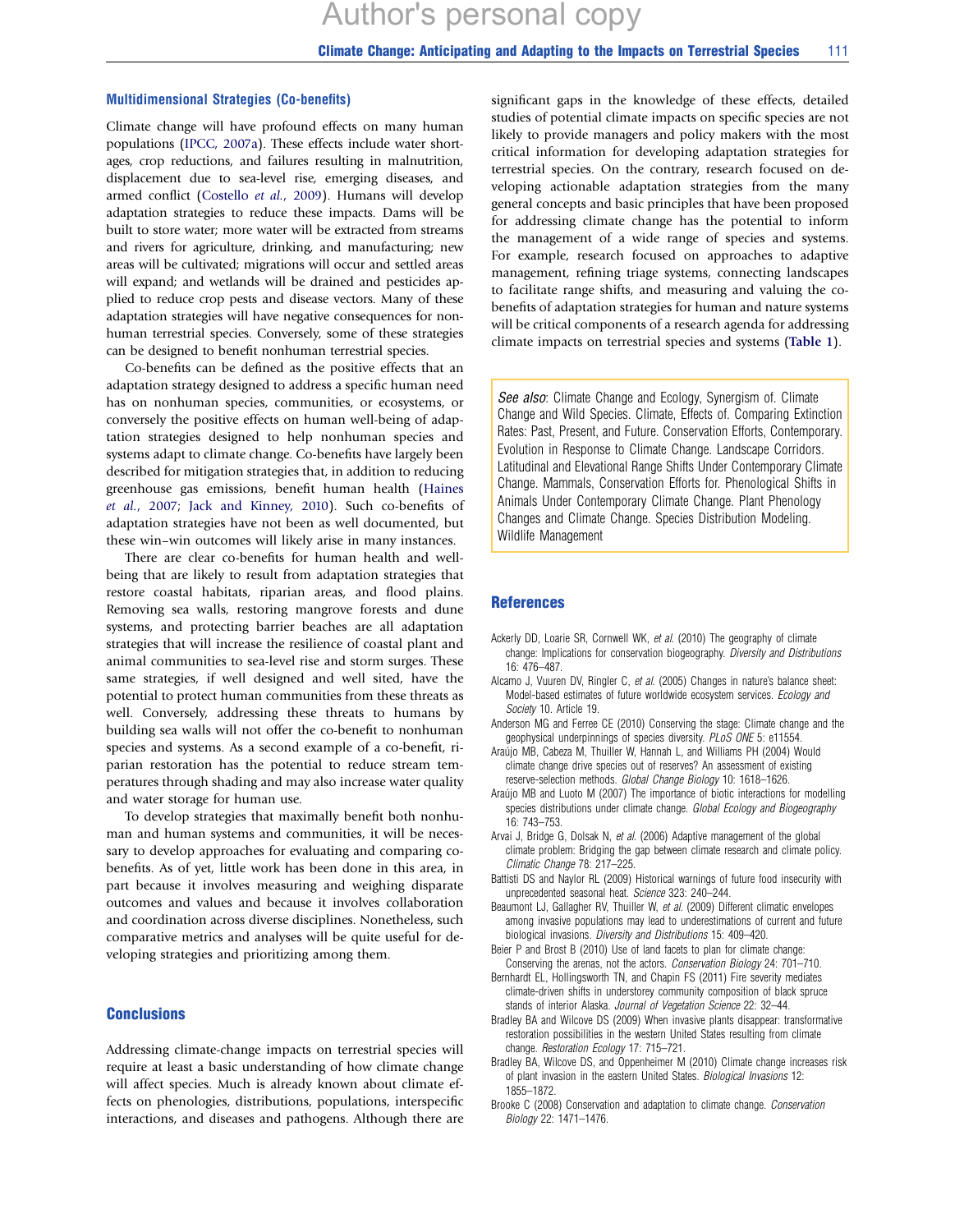# Author's personal copy

# <span id="page-13-0"></span>112 Climate Change: Anticipating and Adapting to the Impacts on Terrestrial Species

Brooks DR and Hoberg EP (2007) How will global climate change affect parasite–host assemblages? Trends in Parasitology 23: 571–574.

Buisson L, Thuiller W, Casajus N, Lek S, and Grenouillet G (2010) Uncertainty in ensemble forecasting of species distribution. Global Change Biology 16: 1145–1157.

Caffarra A and Eccel E (2011) Projecting the impacts of climate change on the phenology of grapevine in a mountain area. Australian Journal of Grape and Wine Research 17: 52-61

Canto T, Aranda MA, and Fereres A (2009) Climate change effects on physiology and population processes of hosts and vectors that influence the spread of hemipteran-borne plant viruses. Global Change Biology 15: 1884–1894.

Carroll C (2010) Role of climatic niche models in focal-species-based conservation planning: Assessing potential effects of climate change on Northern Spotted Owl in the Pacific Northwest, USA Biological Conservation 143: 1432-1437.

Catry I, Franco AMA, and Sutherland WJ (2011) Adapting conservation efforts to face climate change: Modifying nest-site provisioning for lesser kestrels. Biological Conservation 144: 1111–1119.

CCSP (2008) Preliminary review of adaptation options for climate-sensitive ecosystems and resources. A Report by the U.S. Climate Change Science Program and the Subcommittee on Global Change Research. In: Julius, SH, West JM (ed.), Washington, DC: U.S. Environmental Protection Agency.

Chapin FS, Zavaleta ES, Eviner VT, et al. (2000) Consequences of changing biodiversity. Nature 405: 234–242.

Colombaroli D, Marchetto A, and Tinner W (2007) Long-term interactions between Mediterranean climate, vegetation and fire regime at Lago di Massaciuccoli (Tuscany, Italy). Journal of Ecology 95: 755–770.

Costello A, Abbas M, Allen A, et al. (2009) Managing the health effects of climate change. Lancet 373: 1693–1733.

Crowl TA, Crist TO, Parmenter RR, Belovsky G, and Lugo AE (2008) The spread of invasive species and infectious disease as drivers of ecosystem change. Frontiers in Ecology and the Environment 6: 238–246.

Dawson TP, Jackson ST, House JI, Prentice IC, and Mace GM (2011) Beyond predictions: Biodiversity conservation in a changing climate. Science 332: 53–58. Dettinger MD (2005) From climate-change spaghetti to climate-change distributions

for 21st century California. San Francisco Estuary and Watershed Science, 3, Article 4.

Dormann CF (2007) Promising the future? Global change projections of species distributions. Basic and Applied Ecology 8: 387-397.

Elliott GP (2011) Influences of 20th-century warming at the upper tree line contingent on local-scale interactions: evidence from a latitudinal gradient in the Rocky Mountains, USA. Global Ecology and Biogeography 20: 46–57.

Estay SA, Lima M, and Labra FA (2009) Predicting insect pest status under climate change scenarios: Combining experimental data and population dynamics modelling. Journal of Applied Entomology 133: 491–499.

Fabina NS, Abbott KC, and Gilman RT (2010) Sensitivity of plant-pollinatorherbivore communities to changes in phenology. Ecological Modelling 221: 453–458.

Fargione JE and Tilman D (2005) Diversity decreases invasion via both sampling and complementarity effects. Ecology Letters 8: 604-611.

Feehan J, Harley M, and Van Minnen J (2009) Climate change in Europe. 1. Impact on terrestrial ecosystems and biodiversity. A review. Agronomy for Sustainable Development 29: 409–421.

Feeley KJ and Silman MR (2010) Land-use and climate change effects on population size and extinction risk of Andean plants. *Global Change Biology* 16: 3215–3222.

Forrest J and Miller-Rushing AJ (2010) Toward a synthetic understanding of the role of phenology in ecology and evolution. Philosophical Transactions of the Royal Society B – Biological Sciences 365: 3101–3112.

Franklin JF and Lindenmayer D (2009) Importance of matrix habitats in maintaining biological diversity. Proceedings of the National Academy of Science of the United States of America 106: 349–350.

Froeschke G, Harf R, Sommer S, and Matthee S (2010) Effects of precipitation on parasite burden along a natural climatic gradient in southern Africa – Implications for possible shifts in infestation patterns due to global changes. Oikos 119: 1029–1039.

Fussel HM (2008) Assessing adaptation to the health risks of climate change: What guidance can existing frameworks provide? International Journal of Environmental Health Research 18: 37–63.

Garrett KA, Dendy SP, Frank EE, Rouse MN, and Travers SE (2006) Climate change effects on plant disease: Genomes to ecosystems. Annual Review of Phytopathology 44: 489-509.

Garrett KA, Forbes GA, Savary S, et al. (2011) Complexity in climate-change impacts: An analytical framework for effects mediated by plant disease. Plant Pathology 60: 15–30.

Gehrig-Fasel J, Guisan A, and Zimmermann NE (2007) Tree line shifts in the Swiss Alps: Climate change or land abandonment? Journal of Vegetation Science 18: 571–582.

Girvetz EH, Zganjar C, Raber GT, et al. (2009) Applied climate-change analysis: The climate wizard tool. PLoS One 4: e8320.[http://dx.doi.org/10.1371/](dx.doi.org/10.1371/journal.pone.0008320) [journal.pone.0008320.](dx.doi.org/10.1371/journal.pone.0008320)

Glick P, Staudt A, Stein B (2009). A new era for conservation: review of climate change adaptation literature. Washington DC: National Wildlife Federation.

Glick P, Stein BA, and Edelson NA (eds.) (2011) Scanning the Conservation Horizon: A Guide to Climate Change Vulnerability Assessment. Washington, DC: National Wildlife Federation.

Guisan A and Zimmermann NE (2000) Predictive habitat distribution models in ecology. Ecological Modelling 135: 147–186.

Haines A, Smith KR, Anderson D, et al. (2007) Energy and health  $6 -$  Policies for accelerating access to clean energy, improving health, advancing development, and mitigating climate change. Lancet 370: 1264–1281.

Halpin PN (1997) Global climate change and natural-area protection: Management responses and research directions. Ecological Applications 7: 828–843.

Hannah L (2010) A global conservation system for climate-change adaptation. Conservation Biology 24: 70–77.

Hannah L, Midgley GF, Andelman S, et al. (2007) Protected area needs in a changing climate. Frontiers in Ecology and the Environment 5: 131–138.

Hansen L, Hoffman J, Drews C, and Mielbrecht E (2010) Designing climate-smart conservation: Guidance and case studies. Conservation Biology 24: 63–69.

Harris JA, Hobbs RJ, Higgs R, and Aronson J (2006) Ecological restoration and global climate change. Restoration Ecology 14: 170-176.

Hayhoe K, Cayan D, Field CB, et al. (2004) Emissions pathways, climate change, and impacts on California. Proceedings of National Academy of Sciences 101: 12422–12427.

Heller NE and Zavaleta ES (2009) Biodiversity management in the face of climate change: A review of 22 years of recommendations. Biological Conservation 142: 14–32.

Hellmann JJ, Byers JE, Bierwagen BG, and Dukes JS (2008a) Five potential consequences of climate change for invasive species. Conservation Biology 22: 534–543.

Hellmann JJ, Pelini SL, Prior KM, and Dzurisin JDK (2008b) The response of two butterfly species to climatic variation at the edge of their range and the implications for poleward range shifts. Oecologia 157: 583-592.

Higgins PAT (2007) Biodiversity loss under existing land use and climate change: An illustration using northern South America. Global Ecology and Biogeography 16: 197–204.

Hobbs RJ, Higgs E, and Harris JA (2009) Novel ecosystems: Implications for conservation and restoration. Trends in Ecology & Evolution 24: 599-605.

Hockey PAR, Sirami C, Ridley AR, Midgley GF, and Babiker HA (2011) Interrogating recent range changes in South African birds: Confounding signals from land use and climate change present a challenge for attribution. Diversity and Distributions 17: 254–261.

Hoffmann M, Hilton-Taylor C, Angulo A, et al. (2010) The impact of conservation on the status of the World's vertebrates. Science 330: 1503-1509.

Hole DG, Willis SG, Pain DJ, et al. (2009) Projected impacts of climate change on a continent-wide protected area network. Ecology Letters 12: 420–431.

Holling CS (1973) Resilience and stability of ecological systems. Annual Review of Ecology and Systematics 4: 1–23.

Holling CS (1978) Adaptive Environmental Assessment and Management. New York, NY: Wiley.

Hunter M, Dinerstein E, Hoekstra J, and Lindenmayer D (2010) A call to action for conserving biological diversity in the face of climate change. Conservation Biology 24: 1169–1171.

IPCC (2007a) Climate change 2007: Impacts, Adaptation and Vulnerability, Contribution of Working Group II to the Fourth Assessment Report of the Intergovernmental Panel on Climate Change. Cambridge, UK: Cambridge University Press.

IPCC (2007b) Climate Change 2007: The Physical Science Basis. In: Solomon S, Qin D, Manning M, Chen Z, Marquis M, Averyt KB, Tignor M, and Miller HL (eds.), Contribution of Working Group I to the Fourth Assessment Report of the Intergovernmental Panel on Climate Change. Cambridge, UK: Cambridge University Press.

Jack DW and Kinney PL (2010) Health co-benefits of climate mitigation in urban areas. Current Opinion in Environmental Sustainability 2: 172–177.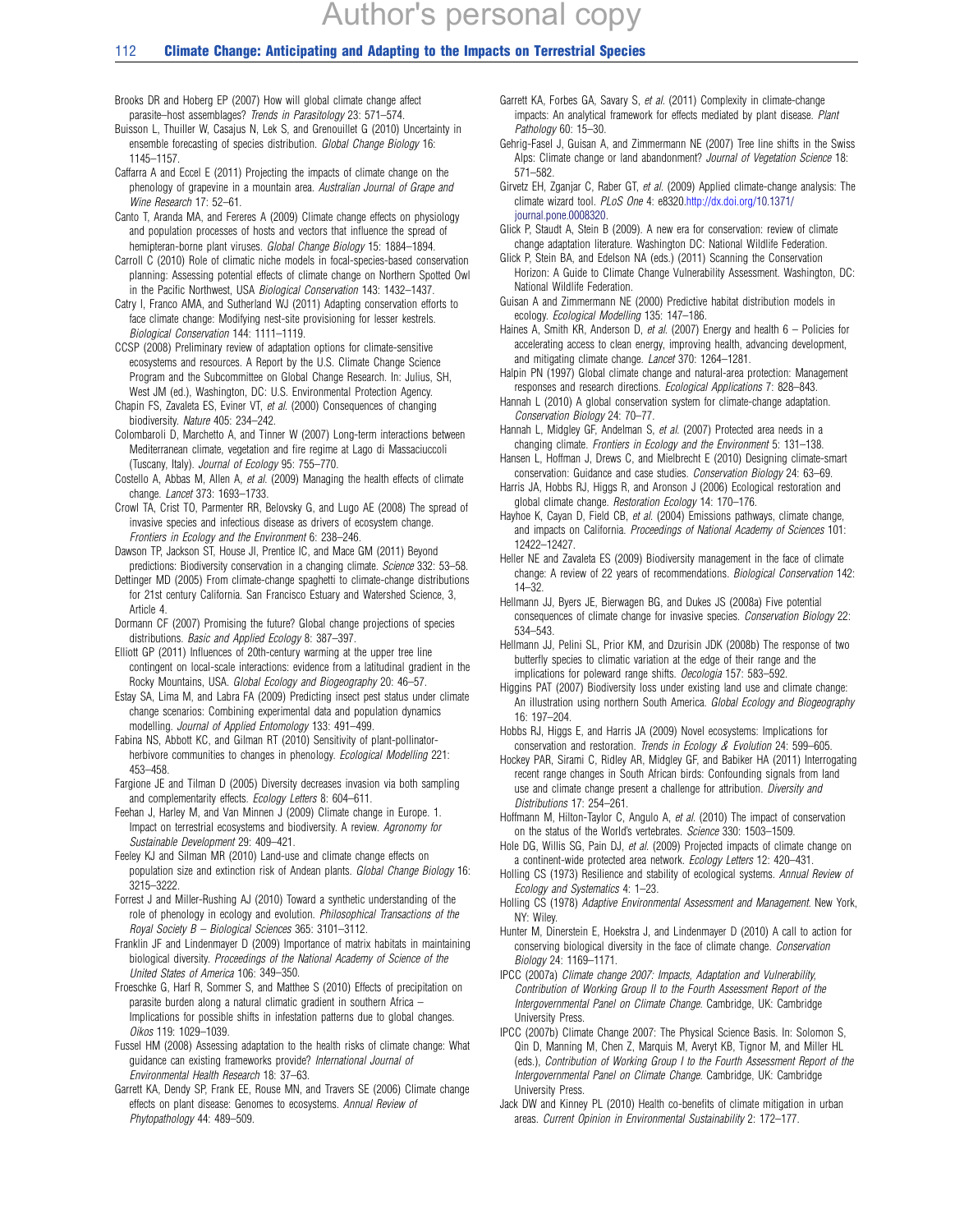- <span id="page-14-0"></span>Jaramillo J, Chabi-Olaye A, Kamonjo C, et al. (2009) Thermal tolerance of the coffee berry borer *Hypothenemus hampei*: Predictions of climate change impact on a tropical insect pest. Plos One 4.
- Jarema SI, Samson J, Mcgill BJ, and Humphries MM (2009) Variation in abundance across a species' range predicts climate change responses in the range interior will exceed those at the edge: A case study with North American beaver. Global Change Biology 15: 508–522.
- Jarnevich CS and Stohlgren TJ (2009) Near term climate projections for invasive species distributions. Biological Invasions 11: 1373–1379.
- Jonsson AM, Harding S, Barring L, and Ravn HP (2007) Impact of climate change on the population dynamics of Ips typographus in southern Sweden. Agricultural and Forest Meteorology 146: 70–81.
- Kareiva P, Daily G, Ricketts T, Tallis H, and Polasky S (2011) The Theory and Practice of Ecosystem Service Valuation in Conservation. Oxford, UK: Oxford University Press.
- Kareiva P, Enquist C, Johnson A, et al. (2008) Synthesis and Conclusions. In:Preliminary review of adaptation options for climate-sensitive ecosystems and resources. In: Julius SH and West JM (eds.), A Report by the U.S. Climate Change Science Program and the Subcommittee on Global Change Research. Washington, DC: U.S. Environmental Protection Agency.
- Kareiva P and Levin SA (2003) The Importance of Species: Perspectives on Expendability and Triage. Princeton, NJ: Princeton University Press.
- Keane RE, Holsinger LM, Parsons RA, and Gray K (2008) Climate change effects on historical range and variability of two large landscapes in western Montana, USA. Forest Ecology and Management 254: 375–389.
- Keith DA, Akcakaya HR, Thuiller W, et al. (2008) Predicting extinction risks under climate change: Coupling stochastic population models with dynamic bioclimatic habitat models. Biology Letters 4: 560-563.
- Kohm KA and Franklin JF (eds.) (1997) Creating a Forestry for the 21st Century: The Science of Ecosystem Mangement. Washington, DC: Island Press.
- Kostyack J, Lawler JJ, Goble DD, Olden JD, and Scott JM (2011) Beyond reserves and corridors: Policy solutions to facilitate the movement of plants and animals in a changing climate. Bioscience 61: 713–719.
- Krysanova V, Dickens C, Timmerman J, et al. (2010) Cross-comparison of climate change adaptation strategies across large river basins in Europe, Africa and Asia. Water Resources Management 24: 4121–4160.
- La Sorte FA and Jetz W (2010) Avian distributions under climate change: Towards improved projections. Journal of Experimental Biology 213: 862-869.
- Lafferty KD (2009) The ecology of climate change and infectious diseases. Ecology 90: 888–900.
- Lawler JJ (2009) Climate change adaptation strategies for resource management and conservation planning. Annals of the New York Academy of Sciences 1162: 79–98.
- Lawler JJ, Nelson E, Conte M, et al. (2011) Modeling the impacts of climate change on ecosystem services. In: Kareiva, P, Daily, G, Ricketts, T, Tallis, H & Polasky, S (eds.), The Theory & Practice of Ecosystem Service Valuation in Conservation, pp. 323–338. Oxford, UK: Oxford University Press.
- Littell JS, Mckenzie D, Peterson DL, and Westerling AL (2009) Climate and wildfire area burned in western US. ecoprovinces, 1916–2003. Ecological Applications 19: 1003–1021.
- Lobell DB and Asner GP (2003) Climate and management contributions to recent trends in U.S. agricultural yields. Science 299: 1032.
- Lobell DB and Field CB (2007) Global scale climate–crop yield relationships and the impacts of recent warming. Environmental Research Letters 2: 14002–14007.
- Luck J, Spackman M, Freeman A, et al. (2011) Climate change and diseases of food crops. Plant Pathology 60: 113–121.
- Malevsky-Malevich SP, Molkentin EK, Nadyozhina ED, and Shklyarevich OB (2008) An assessment of potential change in wildfire activity in the Russian boreal forest zone induced by climate warming during the twenty-first century. Climatic Change 86: 463–474.
- Malhi Y, Aragao L, Galbraith D, et al. (2009) Exploring the likelihood and mechanism of a climate-change-induced dieback of the Amazon rainforest. Proceedings of the National Academy of Sciences of the United States of America 106: 20610–20615.
- Manning AD, Gibbons P, and Lindenmayer DB (2009) Scattered trees: a complementary strategy for facilitating adaptive responses to climate change in modified landscapes? Journal of Applied Ecology 46: 915–919.
- Marlon JR, Bartlein PJ, Walsh MK, et al. (2009) Wildfire responses to abrupt climate change in North America. Proceedings of the National Academy of Sciences of the United States of America 106: 2519–2524.
- Mas-Coma S, Valero MA, and Bargues MD (2009) Climate change effects on trematodiases, with emphasis on zoonotic fascioliasis and schistosomiasis. Veterinary Parasitology 163: 264–280.
- Matthews A, Spooner PG, Lunney D, Green K, and Klomp NI (2010) The influences of snow cover, vegetation and topography on the upper range limit of common wombats Vombatus ursinus in the subalpine zone, Australia. Diversity and Distributions 16: 277–287.
- McRae BH, Schumaker NH, Mckane RB, et al. (2008) A multi-model framework for simulating wildlife population response to land-use and climate change. Ecological Modelling 219: 77–91.
- Melles SJ, Fortin MJ, Lindsay K, and Badzinski D (2011) Expanding northward: influence of climate change, forest connectivity, and population processes on a threatened species' range shift. Global Change Biology 17: 17–31.
- Memmott J, Carvell C, Pywell RF, and Craze PG (2010) The potential impact of global warming on the efficacy of field margins sown for the conservation of bumble-bees. Philosophical Transactions of the Royal Society  $B - Biological$ Sciences 365: 2071–2079.
- Menzel A (2005) A 500 year pheno-climatological view on the 2003 heatwave in Europe assessed by grape harvest dates. Meteorologische Zeitschrift 14: 75–77.
- Menzel A and Dose V (2005) Analysis of long-term time series of the beginning of flowering by Bayesian function estimation. Meteorologische Zeitschrift 14: 429–434.
- Mertz O, Halsnaes K, Olesen JE, and Rasmussen K (2009) Adaptation to climate change in developing countries. Environmental Management 43: 743–752.
- Metzger MJ, Schröter D, Leemans R, and Cramer W (2008) A spatially explicit and quantitative vulnerability assessment of ecosystem service change in Europe. Regional Environmental Change 8: 91–107.
- Midgley GF, Hughes GO, Thuiller W, and Rebelo AG (2006) Migration rate limitations on climate change-induced range shifts in Cape Proteaceae. Diversity & Distributions 12: 555–562.
- Millar CI, Stephenson NL, and Stephens SL (2007) Climate change and forests of the future: Managing in the face of uncertainty. Ecological Applications 17: 2145–2151.
- Miller-Rushing AJ, Hoye TT, Inouye DW, and Post E (2010) The effects of phenological mismatches on demography. Philosophical Transactions of the Royal Society B – Biological Sciences 365: 3177–3186.
- Mitchell NJ, Allendorf FW, Keall SN, Daugherty CH, and Nelson NJ (2010) Demographic effects of temperature-dependent sex determination: Will tuatara survive global warming? Global Change Biology 16: 60-72.
- Moller AP (2010) Host–parasite interactions and vectors in the barn swallow in relation to climate change. Global Change Biology 16: 1158-1170.
- Molnar PK, Derocher AE, Thiemann GW, and Lewis MA (2010) Predicting survival, reproduction and abundance of polar bears under climate change. Biological Conservation 143: 1612–1622.
- Morin CW and Comrie AC (2010) Modeled response of the West Nile virus vector Culex quinquefasciatus to changing climate using the dynamic mosquito simulation model. International Journal of Biometeorology 54: 517-529.
- Morin X and Lechowicz MJ (2008) Contemporary perspectives on the niche that can improve models of species range shifts under climate change. Biology Letters 4: 573–576.
- Morin X and Thuiller W (2009) Comparing niche- and process-based models to reduce prediction uncertainty in species range shifts under climate change. Ecology 90: 1301–1313.
- Morin X, Viner D, and Chuine I (2008) Tree species range shifts at a continental scale: New predictive insights from a process-based model. Journal of Ecology 96: 784–794.
- Mosblech N aS, Bush MB, and Van Woesik R (2011) On metapopulations and microrefugia: Palaeoecological insights. Journal of Biogeography 38: 419–429.
- Murphy D and Pavlik B, Tahoe Yellow Cress Technical Advisory Group (2002) Conservation Strategy for Tahoe Yellow Cress (Rorippa subumbellata). Zephyr Cove, NV: Tahoe Regional Planning Agrency.
- Neil KL, Landrum L, and Wu JG (2010) Effects of urbanization on flowering phenology in the metropolitan phoenix region of USA: Findings from herbarium records. Journal of Arid Environments 74: 440–444.
- Nitschke CR and Innes JL (2008) Climatic change and fire potential in South-Central British Columbia, Canada. Global Change Biology 14: 841–855.
- Nobis MP, Jaeger JAG, and Zimmermann NE (2009) Neophyte species richness at the landscape scale under urban sprawl and climate warming. Diversity and Distributions 15: 928–939.
- Ogden NH, Bigras-Poulin M, Hanincova K, et al. (2008a) Projected effects of climate change on tick phenology and fitness of pathogens transmitted by the North American tick Ixodes scapularis. Journal of Theoretical Biology 254: 621–632.